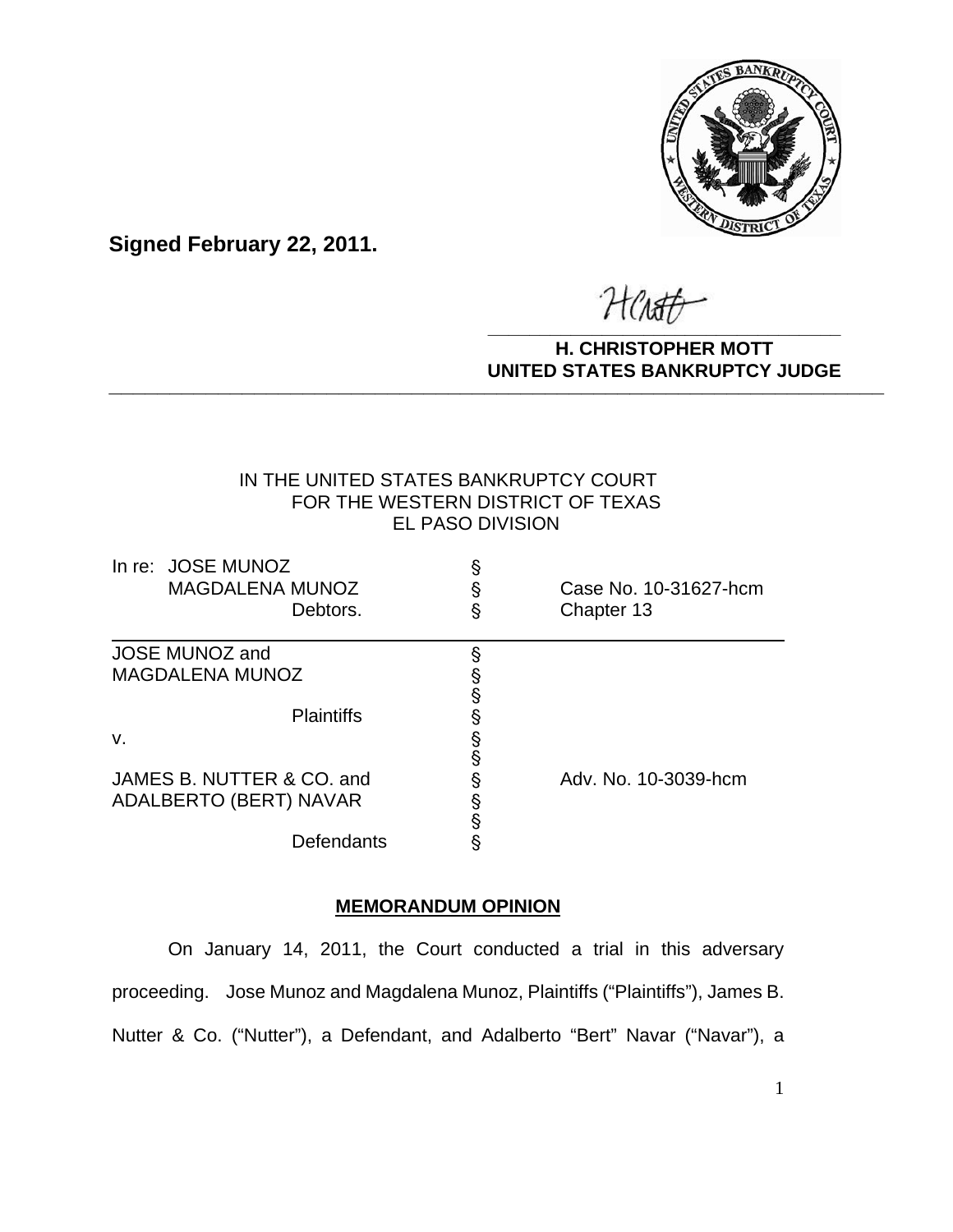Defendant, appeared through their respective counsel. Plaintiffs and Defendants Nutter and Navar (collectively "Defendants") submitted this proceeding to the Court for decision based on stipulated facts with attached exhibits set forth in a Joint Pre-Trial Order ("Joint PTO") filed by the parties on January 11, 2011. Each of the parties rested and closed the record based on the evidence contained in the Joint PTO.

In general, Plaintiffs (the Chapter 13 debtors) seek to set aside a pre-petition foreclosure sale of their real property by Defendant Nutter (the lender) to Defendant Navar (the foreclosure sale purchaser) using §522(h), §544(a)(3), and/or §549(a) of the Bankruptcy Code. Alternatively, Plaintiffs seek to recover damages against Defendants for violation of the automatic stay under §362(k)(1) of the Bankruptcy Code. The Court has considered and weighed the evidence, exhibits, pleadings, briefs, statements and arguments of counsel, the record and legal authorities. The Court concludes for the reasons set forth in this Opinion, the relief sought by Plaintiffs must be denied.

The Court has jurisdiction over this adversary proceeding under 28 U.S.C. §157 and §1334. This is a core proceeding pursuant to 28 U.S.C. §157(b)(2). This Memorandum Opinion constitutes the Court's findings of fact and conclusions of law under Rules 7052 and 9014 of the Federal Rules of Bankruptcy Procedure ("Bankruptcy Rules").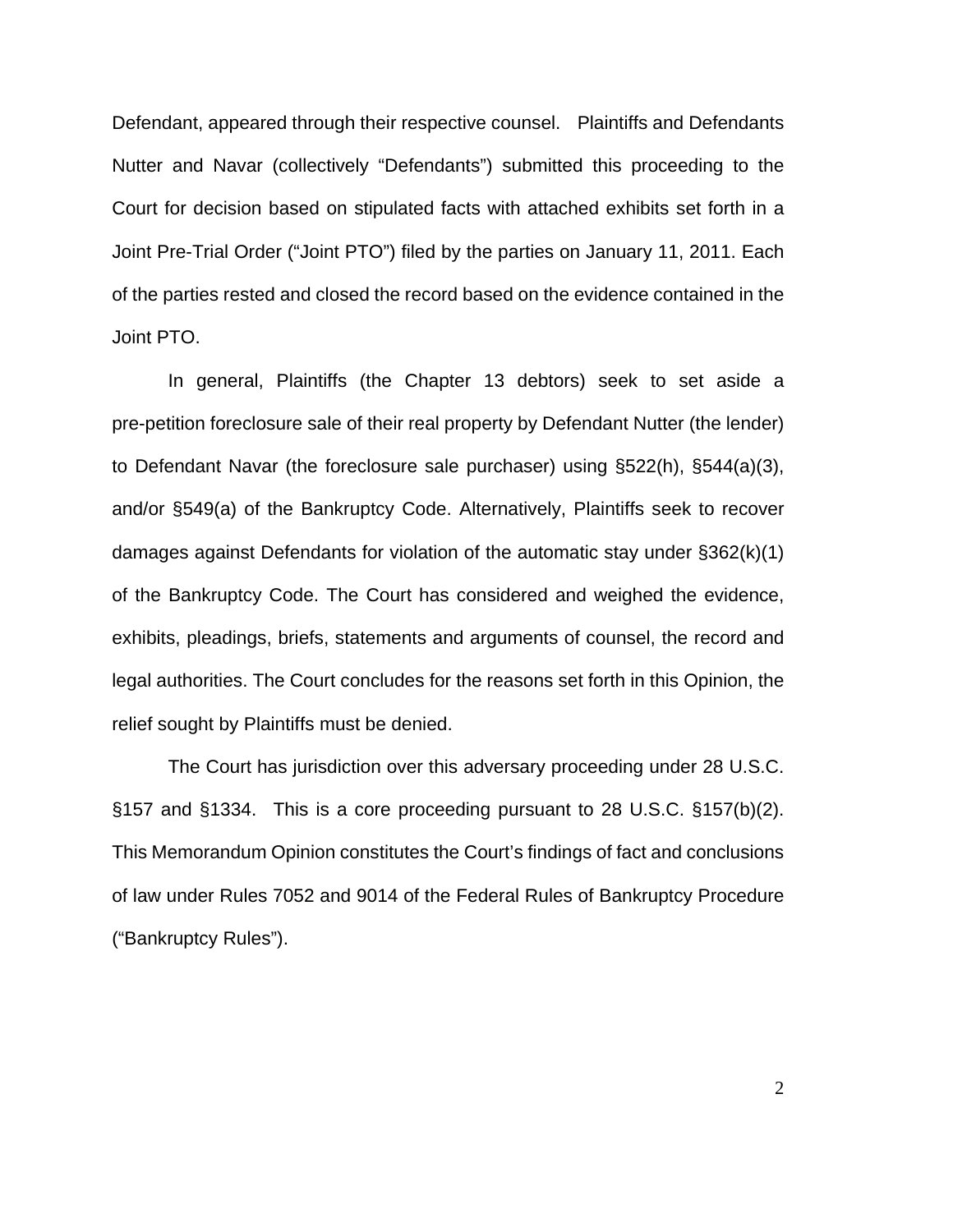### **I. FACTUAL AND PROCEDURAL BACKGROUND**

Plaintiffs and Defendants stipulated to the following facts and admitted the following exhibits into evidence through the Joint PTO:

On June 16, 2003, Jose Munoz and Magdalena Munoz (herein "Plaintiffs") purchased the real estate located at 3436 Sunset Rose, El Paso, Texas 79936 ("Property"). In order to finance their purchase of the Property, Plaintiffs executed and delivered a Promissory Note dated June 16, 2003, in the original principal amount of \$74,967.00, payable to the order of Nutter. A true and correct copy of the Promissory Note is attached as Exhibit A to the Joint PTO.

Plaintiffs also executed and delivered a Deed of Trust dated June 16, 2003 ("Deed of Trust"), to secure payment of the Promissory Note, payable to the order of Nutter. The Deed of Trust is recorded at volume 4596, page 3, of the real property records of El Paso County, Texas, a true and accurate copy of which is attached as Exhibit B to the Joint PTO.

The recorded Deed of Trust admitted into evidence as Exhibit B discloses the following information: (i) Jose Munoz and Magdalena Munoz (herein "Plaintiffs") are described as the Grantor and Borrower; (ii) the address of the Property securing the Deed of Trust is listed as 3436 Sunset Rose Drive, El Paso, Texas 79936, and notices to the Borrower (Plaintiffs) are to be sent to that address; (iii) the address of Nutter, the Lender/beneficiary, is listed as 4153 Broadway, Kansas, City, Missouri 64111; (iv) the Promissory Note secured by the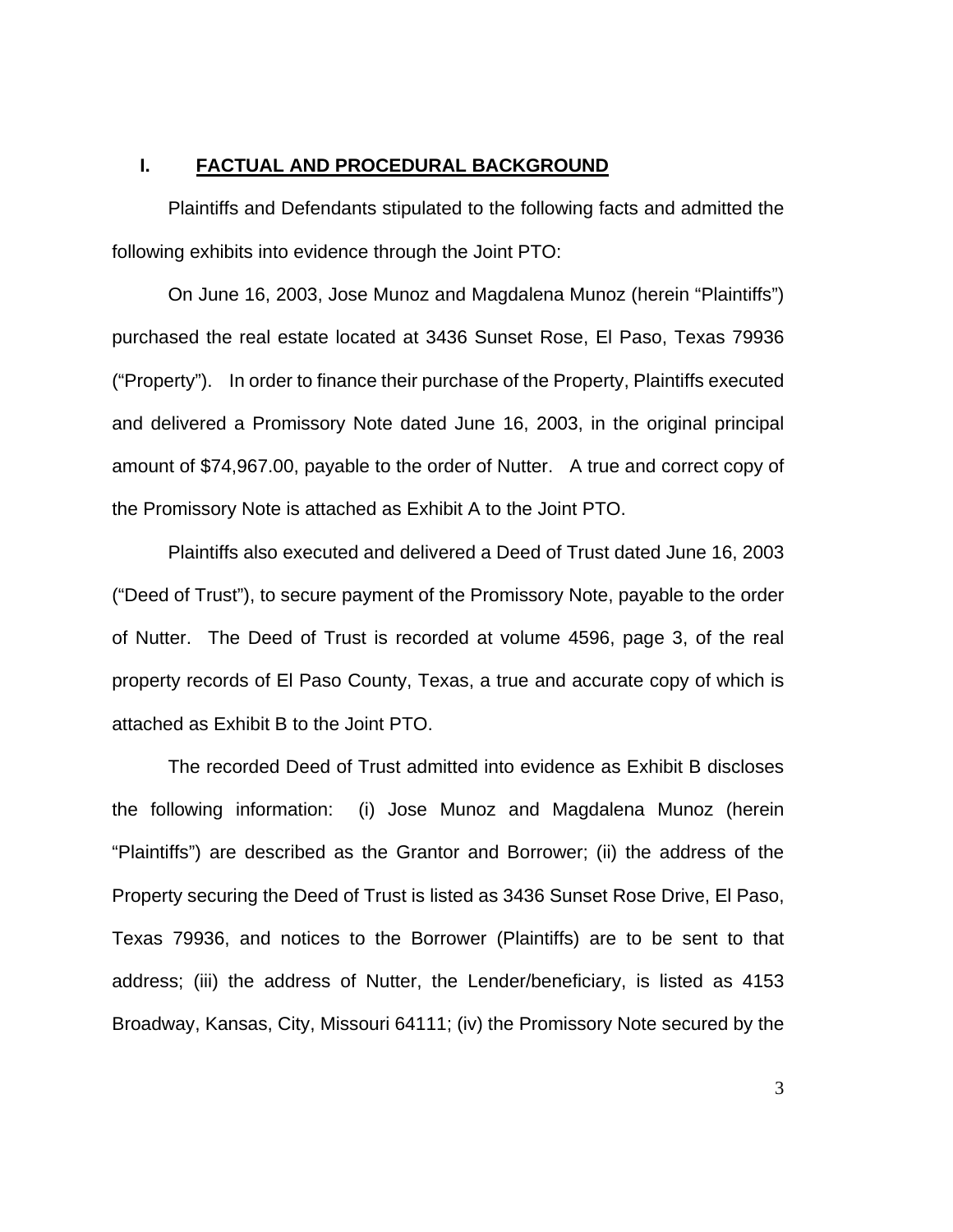Property is described in the Deed of Trust as "due and payable on July 1, 2033", if not paid earlier; and (v) the Deed of Trust contains the official seal of the El Paso County Clerk certifying that the Deed of Trust was duly recorded in the Official Public Records of Real Property in El Paso County, Texas on June 30, 2003. No release of the Deed of Trust was shown to be recorded.

Plaintiffs fell behind on their payments under the Promissory Note and the Deed of Trust. On April 2, 2010, Nutter executed and delivered its notice of default and opportunity to cure to Plaintiffs in accordance with the provisions of Texas Property Code §51.002. A true and accurate copy of this notice is attached as Exhibit C to the Joint PTO. Exhibit C demonstrates that this notice was mailed to Plaintiffs by certified mail to the Property address at 3436 Sunset Rose Drive, El Paso, Texas 79936 (the same address for Borrower/Plaintiffs disclosed in the recorded Deed of Trust); and that the notice was sent by Nutter from its address at 4153 Broadway, Kansas City, Missouri (the same address for Nutter disclosed in the recorded Deed of Trust).

On July 12, 2010, counsel for Nutter executed and delivered that certain Notice of Acceleration and Notice [of Substitute Trustee's Sale]<sup>1</sup> to Plaintiffs in accordance with the provisions of Texas Property Code §51.002. True and accurate copies of these notices are attached as Exhibit D to the Joint PTO. Exhibit D demonstrates that these notices were mailed to Plaintiffs by certified and

<sup>&</sup>lt;sup>1</sup> The Joint PTO stipulation states that Nutter's counsel delivered a "certain Notice of Acceleration and Notice to Jose Munoz and Magdalena Munoz…". The Exhibit attached in connection with this stipulation are a Notice of Acceleration and a Notice of Substitute Trustee's Sale.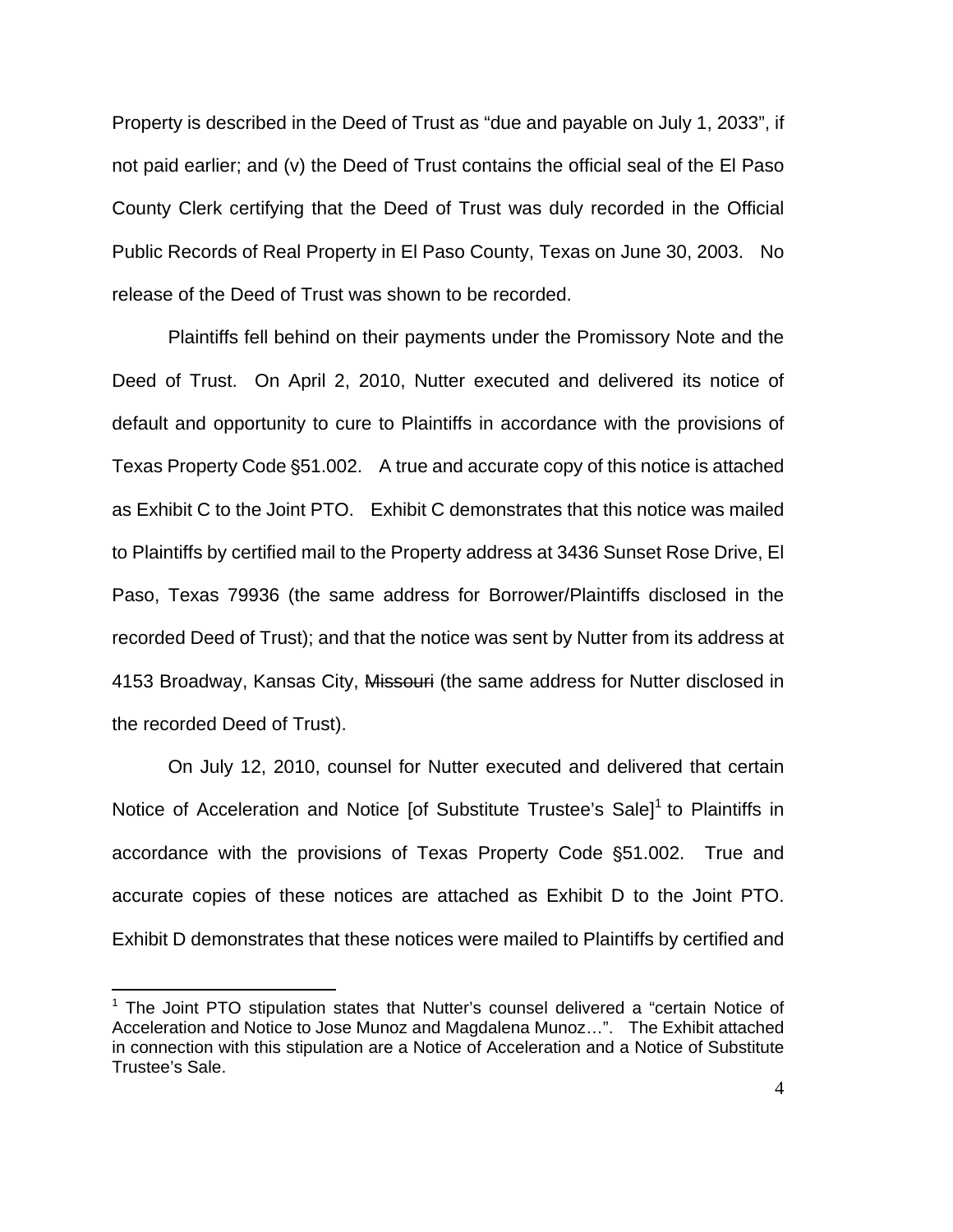first class mail to the Property address at 3436 Sunset Rose Drive, El Paso, Texas 79936 (the same address for Borrower/Plaintiffs disclosed in the recorded Deed of Trust); and that the notices were sent on behalf of Nutter and listed Nutter's address as 4153 Broadway, Kansas City, Missouri 64111 (the same address for Nutter disclosed in the recorded Deed of Trust). The Notice of Substitute Trustee's Sale stated that the Property located at 3436 Sunset Rose, El Paso, Texas would be sold on Tuesday, August 3, 2010 beginning at 10:00 a.m. or not later than three hours after that time.

On July 12, 2010, counsel for Nutter, or his agent, caused the original Notice of Substitute Trustee's Sale to be filed with the El Paso County Clerk and posted at the location as designated by the Commissioner's Court of El Paso County pursuant to the provisions of Texas Property Code §51.002. True and accurate copies of these notices are attached as Exhibit E to the Joint PTO. Pursuant to the terms of the notice, the foreclosure sale was scheduled for August 3, 2010. Exhibit E demonstrates that the Notice of Substitute Trustee's Sale was filed in the office of the El Paso County Clerk on July 12, 2010, and listed Nutter's address as 4153 Broadway, Kansas City, Missouri 64111 (the same address for Nutter disclosed in the recorded Deed of Trust).

On July 28, 2010, Plaintiff Jose Munoz contacted the office of the attorney for Nutter to obtain the amount needed to reinstate (or pay current) the Note and Deed of Trust and prevent the upcoming foreclosure sale.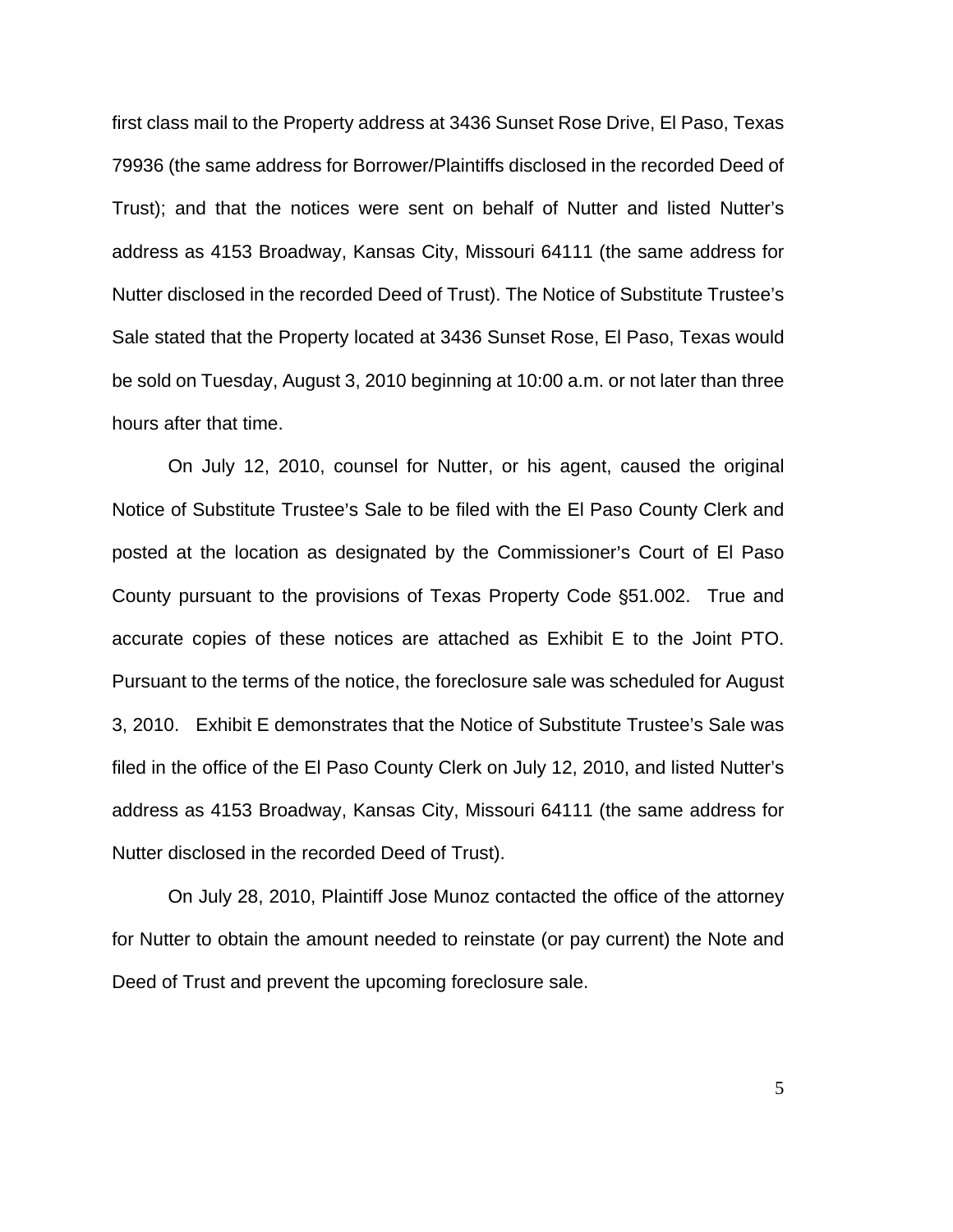On August 3, 2010, at approximately 12:27 p.m. the subject real estate (herein the "Property") was sold to Adalberto M. Navar (herein "Navar") for \$76,000 by Beverly Mitrisin, Substitute Trustee. The foreclosure sale is evidenced by that certain Purchaser's Acknowledgment, Receipt and Admonishment dated August 3, 2010, and executed by Beverly Mitrisin, Substitute Trustee ("Acknowledgement"). A true and accurate copy of this Acknowledgment is attached as Exhibit F to the Joint PTO.

The Acknowledgment admitted as Exhibit F is dated August 3, 2010 (the date of the foreclosure sale); denotes the time of foreclosure sale on August 3, 2010; describes the purchaser as Adalberto M. Navar (herein "Navar"); states that the Substitute Trustee "sold" the Property to Navar for the price of \$76,000; reflects receipt of \$80,000 in certified checks from Navar; and reflects that a \$4,000 overpayment would be refunded to Navar. The Acknowledgment reflects no conditions with respect to the transfer of title to Navar at the foreclosure sale.

On August 3, 2010, contemporaneously with the foreclosure sale, Navar delivered to Beverly Mitrisin, Substitute Trustee, two checks numbered 910300372 and 910300380 in the amount of \$70,000 and \$10,000, respectively. A true and accurate copy of the front and back of the checks is attached as Exhibit G to the Joint PTO.

On August 4, 2010, the instant bankruptcy proceeding was filed by the Plaintiffs. On August 4, 2010 at approximately 2:58 p.m., counsel for Plaintiffs faxed notice of the bankruptcy to counsel for Nutter. After receiving this notice,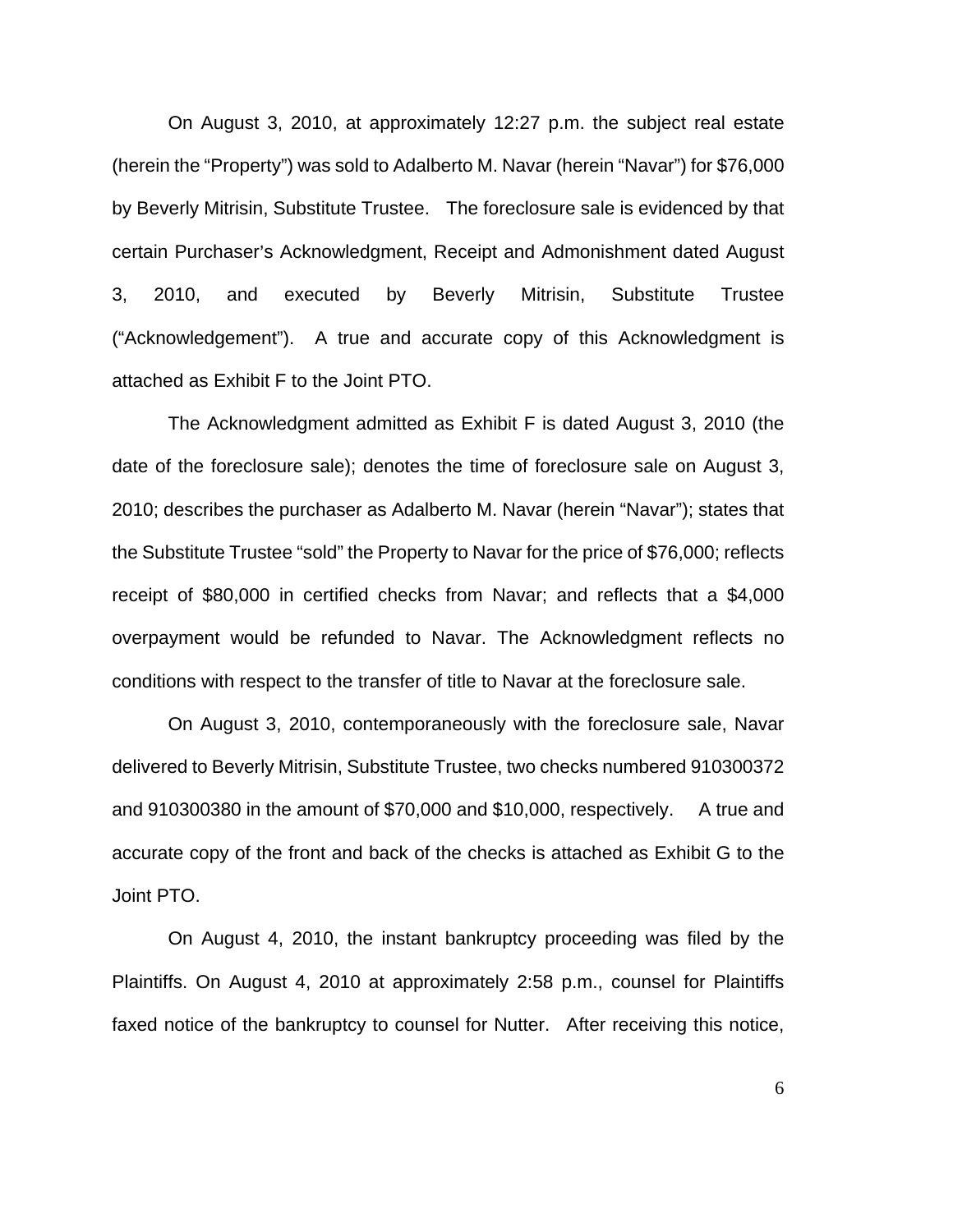counsel for Nutter discussed the foreclosure and the bankruptcy with counsel for Plaintiffs. On August 5, 2010, counsel for Nutter notified Navar of the filing of the bankruptcy.

On August 5, 2010, Plaintiffs filed a Notice of Lis Pendens in the real property records of El Paso County. A true and accurate copy of the recorded Notice of Lis Pendens is attached as Exhibit H to the Joint PTO.

On August 16, 2010, a Substitute Trustee's Deed, executed by Beverly Mitrisin, Substitute Trustee, was recorded as document no. 20100057229 of the real property records of El Paso County ("Trustee's Deed"). A true and accurate copy of this Trustee's Deed is attached as Exhibit I to the Joint PTO.

According to Exhibit I, the Trustee's Deed: (i) was notarized and executed by the Substitute Trustee on August 3, 2010 (the date of the foreclosure sale); (ii) reflects that the foreclosure sale was conducted on August 3, 2010 and the Property was "struck off" to Navar for the sum of \$76,000 (the highest and best bid obtained for the Property); and (iii) sold and conveyed the Property to Navar. The Trustee's Deed denotes the official seal of the El Paso County Clerk certifying that it was duly recorded in the Official Public Records of Real Property in El Paso County, Texas. Also included in Exhibit I is an "Affidavit in Support of Substitute Trustee's Deed", which reflects a notarization and signature date of August 3, 2010 (the date of the foreclosure sale), and states that the sale was made by the Substitute Trustee on August 3, 2010.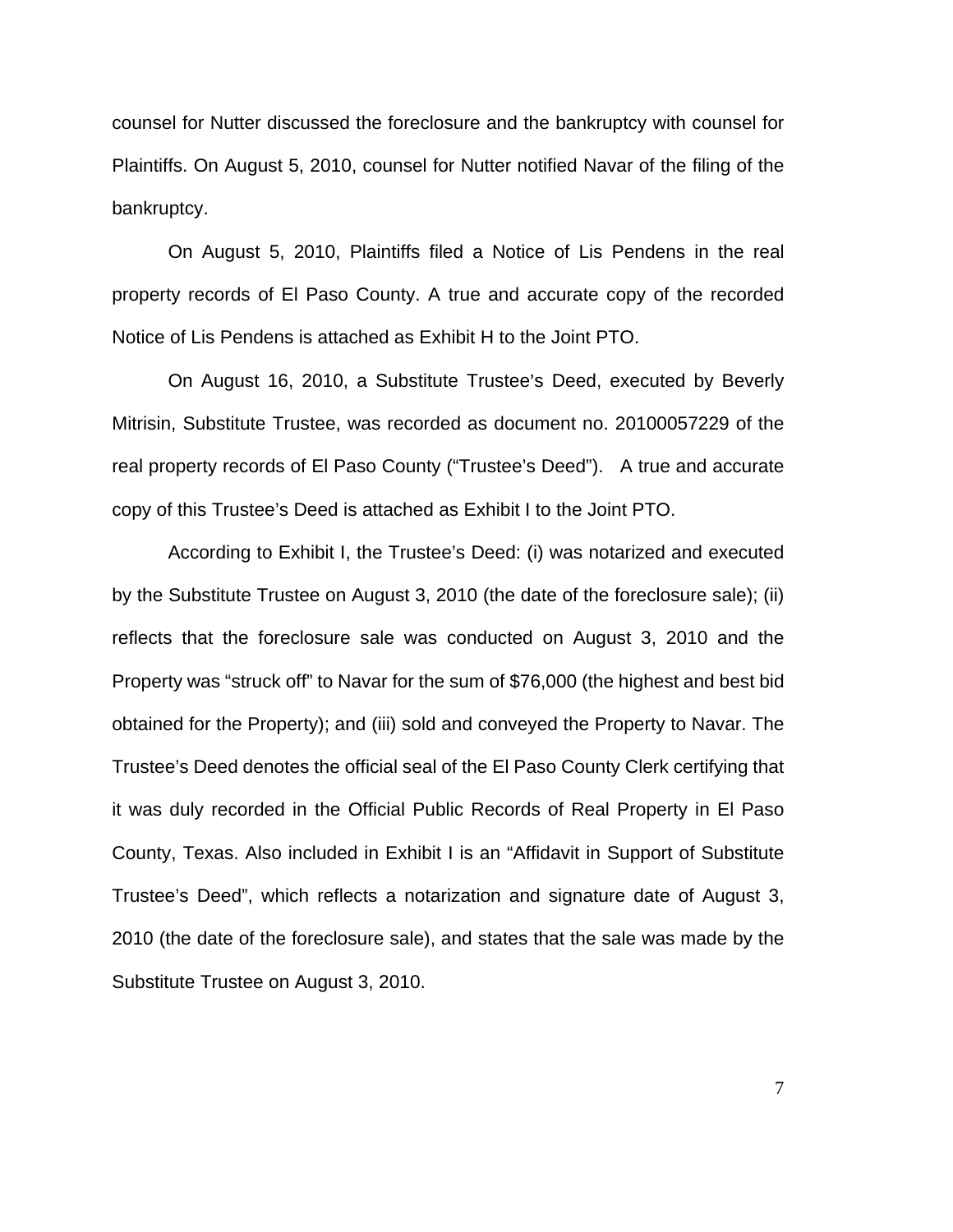On October 6, 2010, counsel for Plaintiffs advised counsel for Nutter that Plaintiffs' counsel had misread the foreclosure notice.

On October 13, 2010, the instant adversary proceeding was filed by Plaintiffs against Defendants.

At the trial on January 14, 2011, the parties appeared and jointly requested the Court to render its decision in this proceeding based on the stipulated facts and exhibits in the Joint PTO and post-trial briefs. At the trial, the Court confirmed with counsel for each of the parties that they had no desire to present any additional evidence to the Court other than the evidence set forth in the Joint PTO. The Court accepted the factual stipulations in the Joint PTO and admitted into evidence the exhibits attached to the Joint PTO. Each of the parties then rested and closed their respective cases at the trial. The Court granted the parties' request to render a decision based on the Joint PTO, and directed the parties to specifically address, in post-trial briefs, the applicability of the following cases to the stipulated facts: *In re Hamilton,* 125 F.3d 292 (5th Cir. 1997) and *In re Gomez*, 388 B.R 270 (Bankr. S.D. Tex. 2008).

 On January 25, 2011, Plaintiffs filed their Brief in Support of Avoidance of Transfer of Real Property located at 3436 Sunset Rose. On January 28, 2011, Nutter filed its Trial Brief in Opposition to Avoidance of Transfer of Real Property Located at 3436 Sunset Rose. On February 1, 2011, Navar filed his Response to Plaintiffs' Trial Brief adopting the analysis and argument of Nutter's Trial Brief. On February 7, 2011, Plaintiffs filed their Response to Defendants' Trial Brief.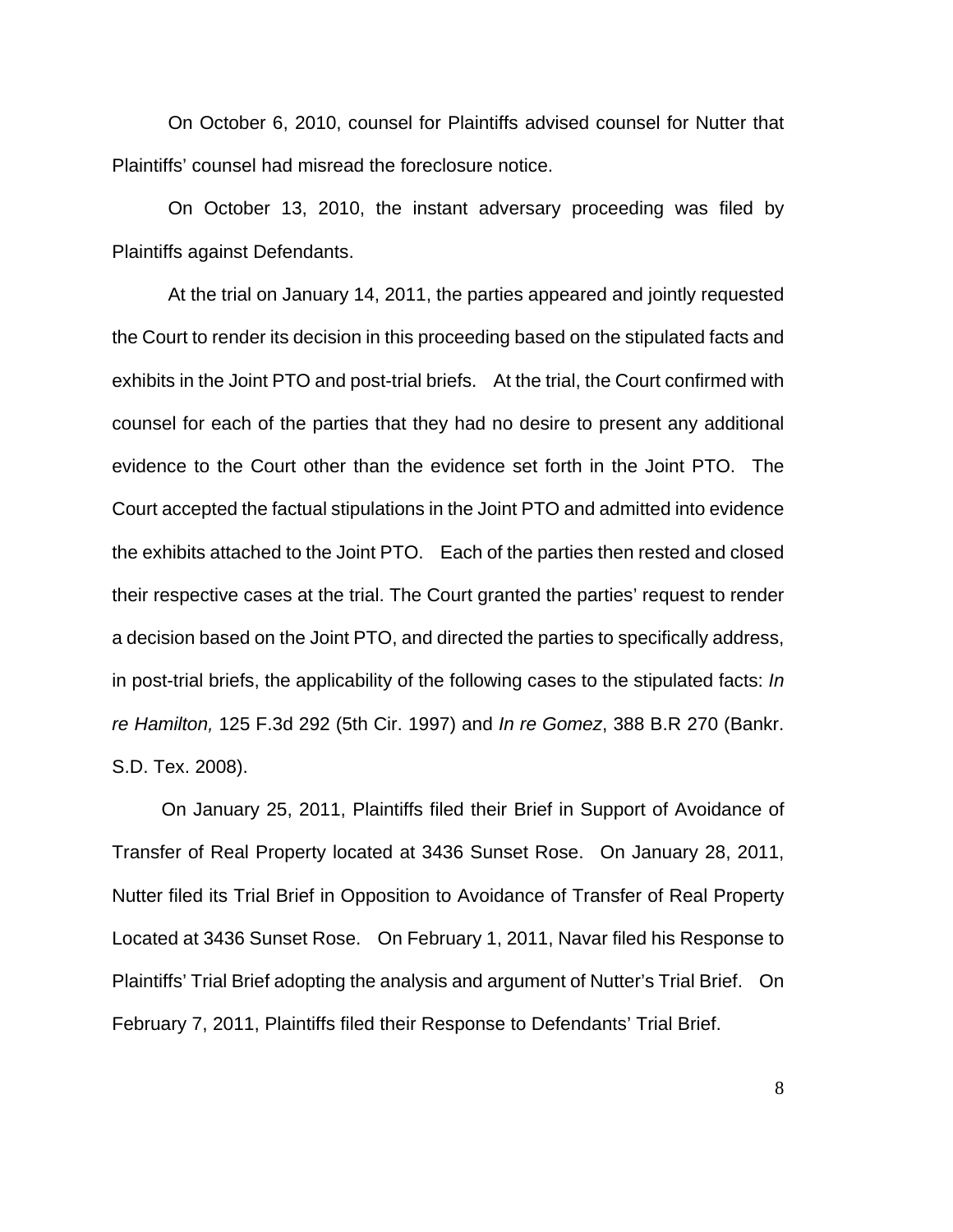## **II. LEGAL ANALYSIS**

 Through their Complaint, Plaintiffs seek to avoid the foreclosure sale transfer of the Property to Navar and recover the Property through 11 U.S.C. §522(h) by: (i) using the "strong-arm power" of 11 U.S.C. §544(a)(3); or (ii) as an "unauthorized" post-petition transfer under 11 U.S.C. §549(a). Alternatively, Plaintiffs seek to recover damages for violation of the automatic stay under 11 U.S.C. §362(k)(1).

# **A. Do Plaintiffs have Standing to Assert the Avoidance Powers of 11 U.S.C. §544(a)(3) and §549(a)?**

Plaintiffs, as Chapter 13 Debtors, seek to avoid the foreclosure transfer of the Property under §544(a)(3) or alternatively §549(a) of the Bankruptcy Code. Both of these Bankruptcy Code sections vest the standing (or right) to bring an avoidance action in the "trustee", not a Chapter 13 debtor. *See* 11 U.S.C. §544(a) (the "trustee…may avoid any transfer"); 11 U.S.C. §549(a) (the "trustee may avoid a transfer").

The Fifth Circuit has held that 11 U.S.C. §522(h) allows a Chapter 13 debtor to exercise avoidance powers of a trustee in certain specific and limited circumstances. *See Realty Portfolio, Inc. v. Hamilton (In re Hamilton),* 125 F.3d 292 at 296-297 (5th Cir. 1997). Section 522(h) of the Bankruptcy Code provides, in pertinent part:

> (h) The debtor may avoid a transfer of property of the debtor… to the extent that the debtor *could have exempted* such property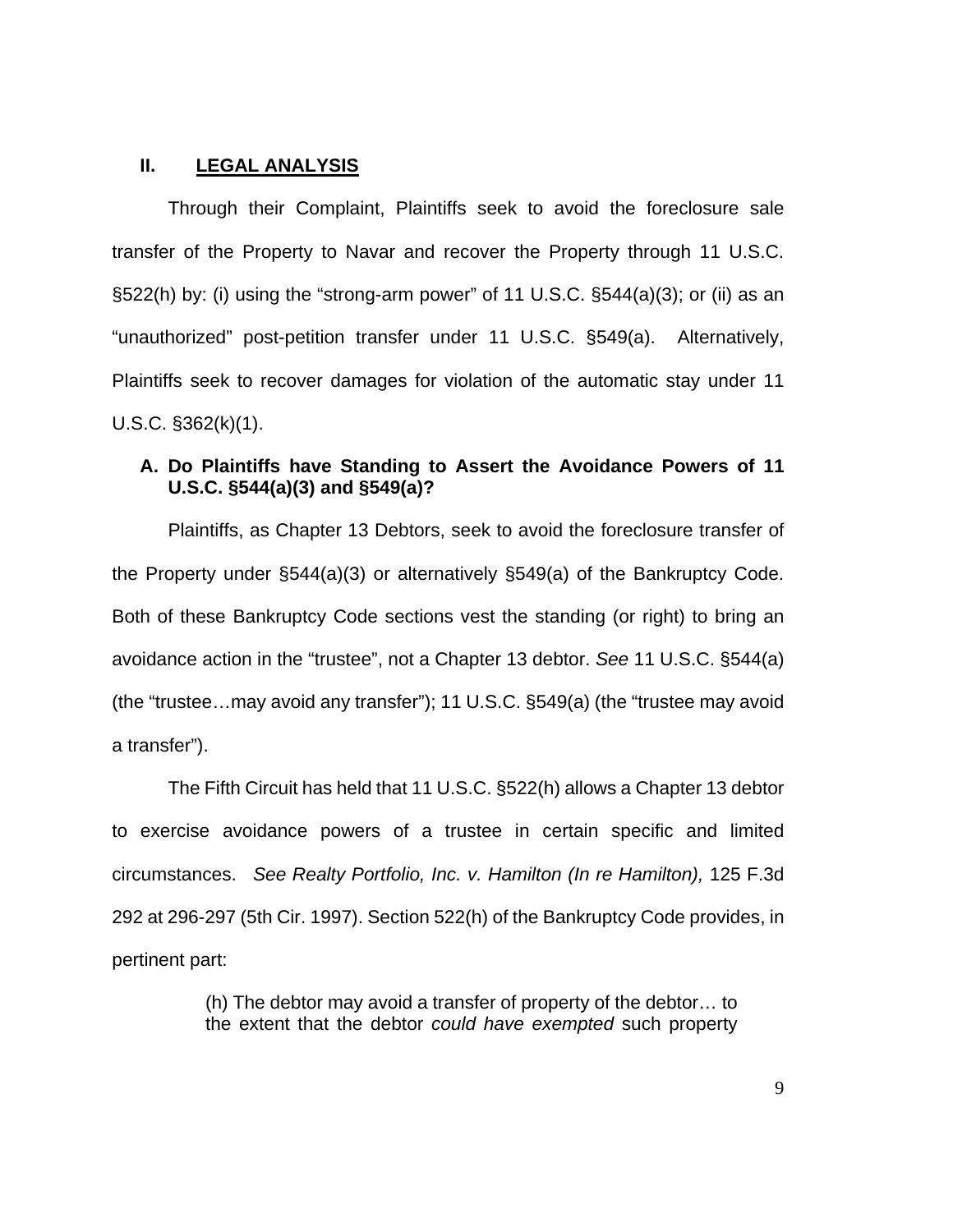under subsection (g)(1) of this section if the trustee had avoided such transfer, if--

 (1) such transfer is avoidable under section *544*, 545, 547, 548, *549*, or 724(a) of this title or recoverable by the trustee under section 553 of this title; and

(2) the trustee does not attempt to avoid such transfer.

11 U.S.C. §522(h) (emphasis added).

Section 522(h) specifically grants debtors standing to avoid certain involuntary transfers of exempt property, such as homesteads, if the trustee has not attempted to avoid the transfers. *Hamilton,* 125 F.3d at 297; *see also DeMarah v. United States (In re DeMarah)*, 62 F.3d 1248 (9th Cir. 1995). The right is granted to a debtor if a five-part test is met: (i) the transfer was not a voluntary transfer by the debtor; (ii) the debtor did not conceal the property; (iii) the trustee did not attempt to avoid the transfer; (iv) the debtor seeks to exercise an avoidance power usually used by the trustee, listed within §522(h); and (v) the transferred property is of a kind that the debtor would have been able to exempt from the estate if the trustee had avoided the transfer under one of the provisions in §522(g). *DeMarah*, 62 F.3d at 1250, cited with approval by the Fifth Circuit in *Hamilton*, 125 F. 3d at 297.

Here, it is apparent from the stipulated facts and admitted exhibits in the Joint PTO that four requirements of the five-part test for standing have been readily established—(i) the foreclosure sale transfer of the Property was not a "voluntary" transfer by Plaintiffs; (ii) Plaintiffs did not attempt to conceal the Property; (iii) the trustee has not attempted to avoid the transfer of the Property; and (iv) Plaintiffs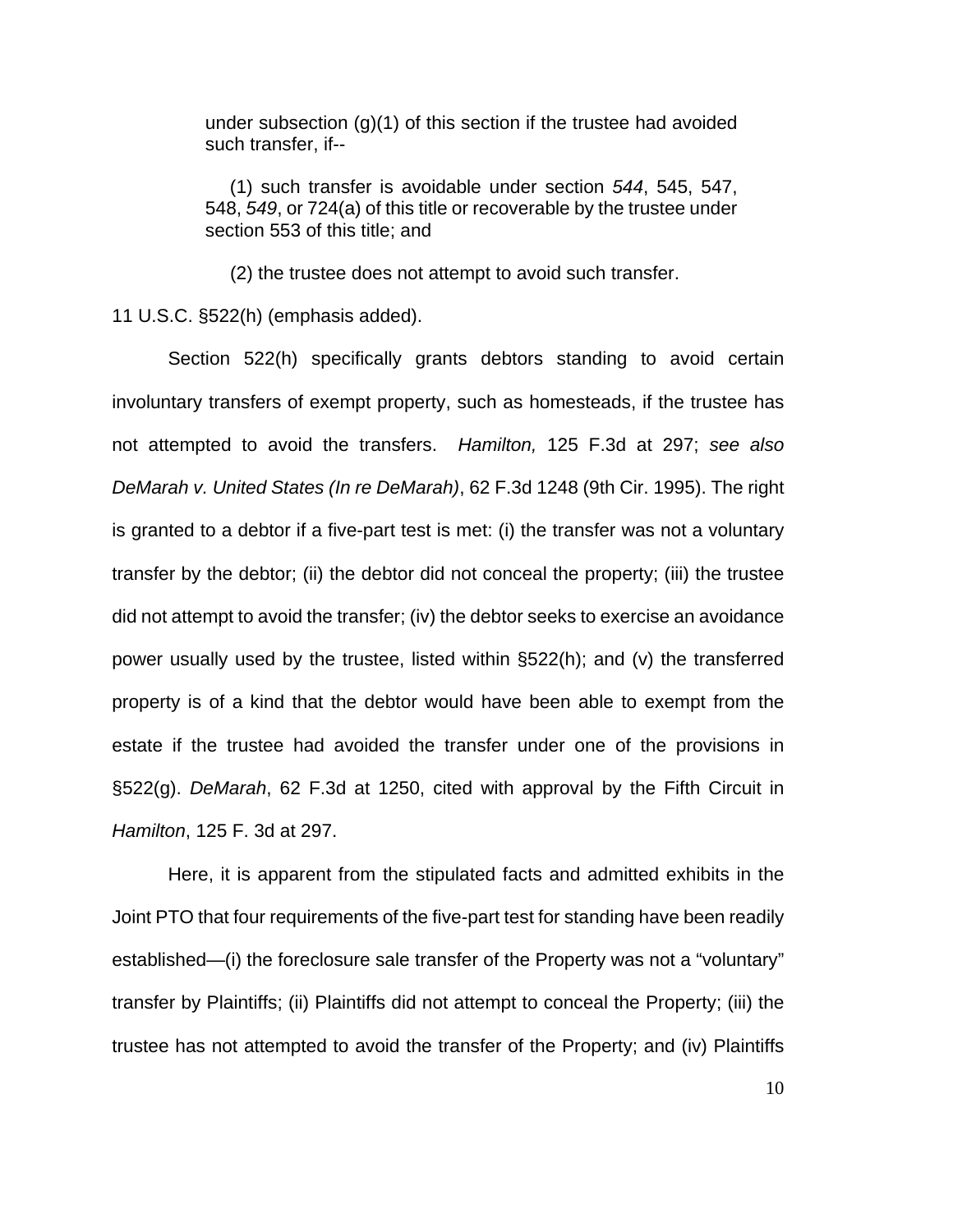are seeking to avoid the foreclosure sale transfer of the Property under §544 and §549 which are avoidance powers specifically listed within §522(h).

For the first time in post-trial briefing, Defendants assert that Plaintiffs failed to present any evidence that the Property was their homestead and would be exempt—which is the last requirement of the five-part standing test. Therefore, Defendants argue that Plaintiffs lack standing to avoid the transfer of the Property under the trustee's "strong-arm power" of §544(a)(3) because §522(h) requires that the property must be of a kind that the debtor could have exempted.<sup>2</sup> The factual stipulations submitted by the parties in the Joint PTO do not provide evidence that the Property was Plaintiffs' homestead and therefore would be exempt; although Plaintiffs suggest this is a "fact" in Plaintiffs' brief filed post-trial.

In their original Complaint filed on October 13, 2010 which initiated this adversary proceeding, Plaintiffs specifically alleged that (i) Plaintiffs have standing to bring the action under §522(h); (ii) the Property is their homestead which they could have claimed as exempt pursuant to §522(g); and (iii) the trustee could have avoided the transfer of the Property. *See* Complaint, ¶6. Defendant Nutter, in its Answer to the Complaint, admits only that Plaintiffs "purports to claim" the Property is their homestead and specifically denies the trustee could have avoided the transfer. Defendant Navar, in his Answer to the Complaint, states he is "unable to admit or deny allegations as to Plaintiffs' homestead" and denies a trustee could avoid the transfer.

<u>.</u>

 $2$  If Defendants' argument is correct, Plaintiffs would also lack standing to avoid the transfer of the Property under §549, because the Property must be of a kind that the Plaintiffs could have exempted under §522(h) to exercise the §549 avoidance power.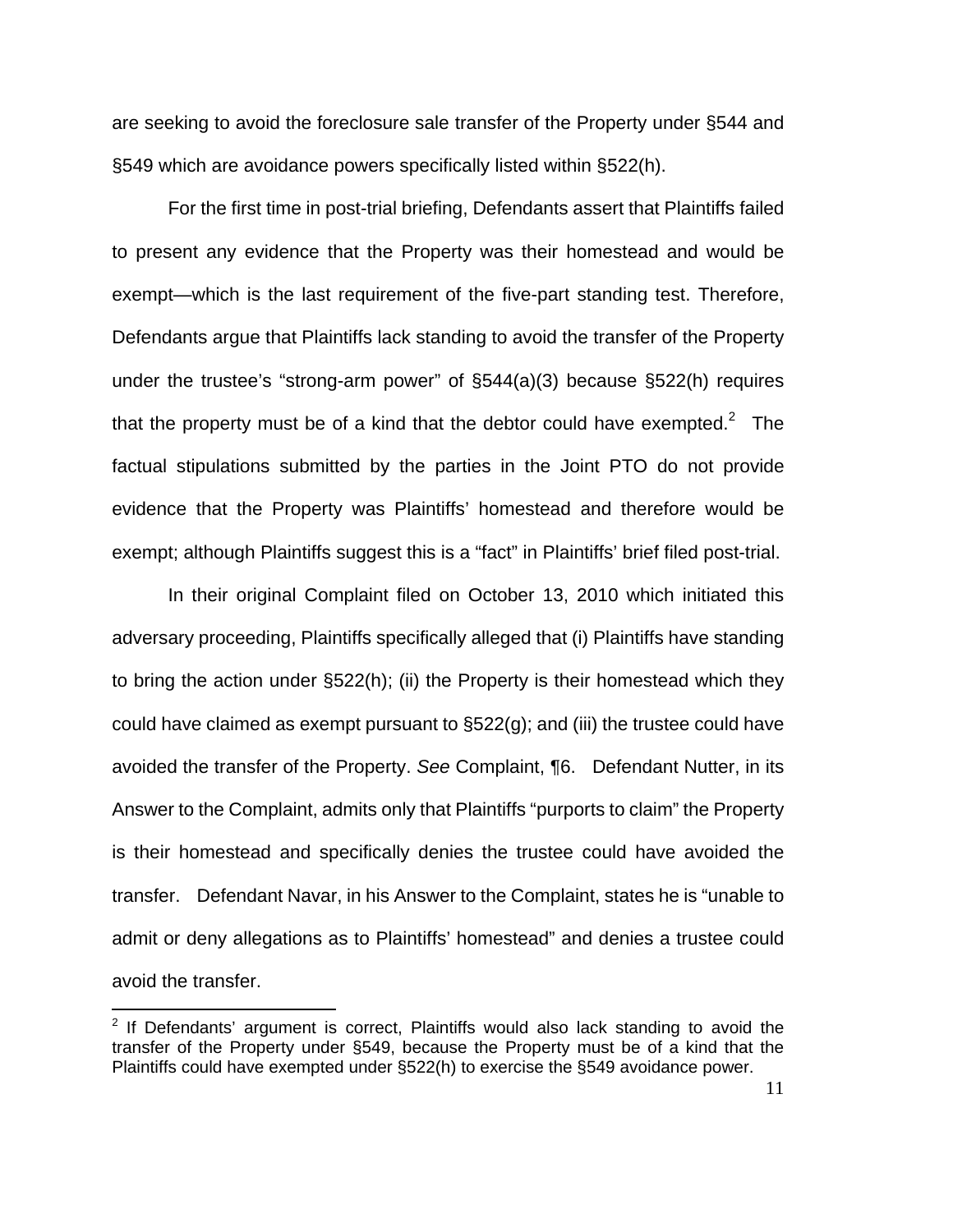Under Bankruptcy Rule 7008(b)(5), a party that lacks knowledge or information sufficient to form a belief about the truth of an allegation must state that it lacks knowledge or information sufficient to form a belief, and if so stated, it has the effect of a denial. Here, Defendant Navar did not specifically state in his Answer that he lacked information and belief sufficient to form a belief as to the homestead allegation, which could have the effect of not denying the allegation. *See* Bankruptcy Rule 7008(b)(6) (an allegation is admitted if a responsive pleading is required and the allegation is not denied). The Bankruptcy Rules further require that if a party intends in "good faith" to deny only part of an allegation, it must admit the part that is true and deny the rest; and that a denial must "fairly respond" to the substance of the allegations. *See* Bankruptcy Rule 7008(b)(2) and (b)(4). One could posit that Defendant Nutter did not "fairly respond" to Plaintiffs' homestead allegation by admitting in its Answer only that Plaintiffs "purports to claim" the Property as their homestead.

It is true that Plaintiffs failed to present any evidence that the Property actually was their homestead through the Joint PTO and attached exhibits, which is the evidentiary record in this proceeding. However, Plaintiffs likely believed that Defendants were not contesting that the Property was their homestead at trial. It was not until after the record had closed, the trial was over, and the Joint PTO had been accepted, that Defendants belatedly contested the issue specifically through their post-trial brief. Plaintiffs also likely believed that Defendants were not challenging that Plaintiffs had standing to bring the action under §522(h). Indeed,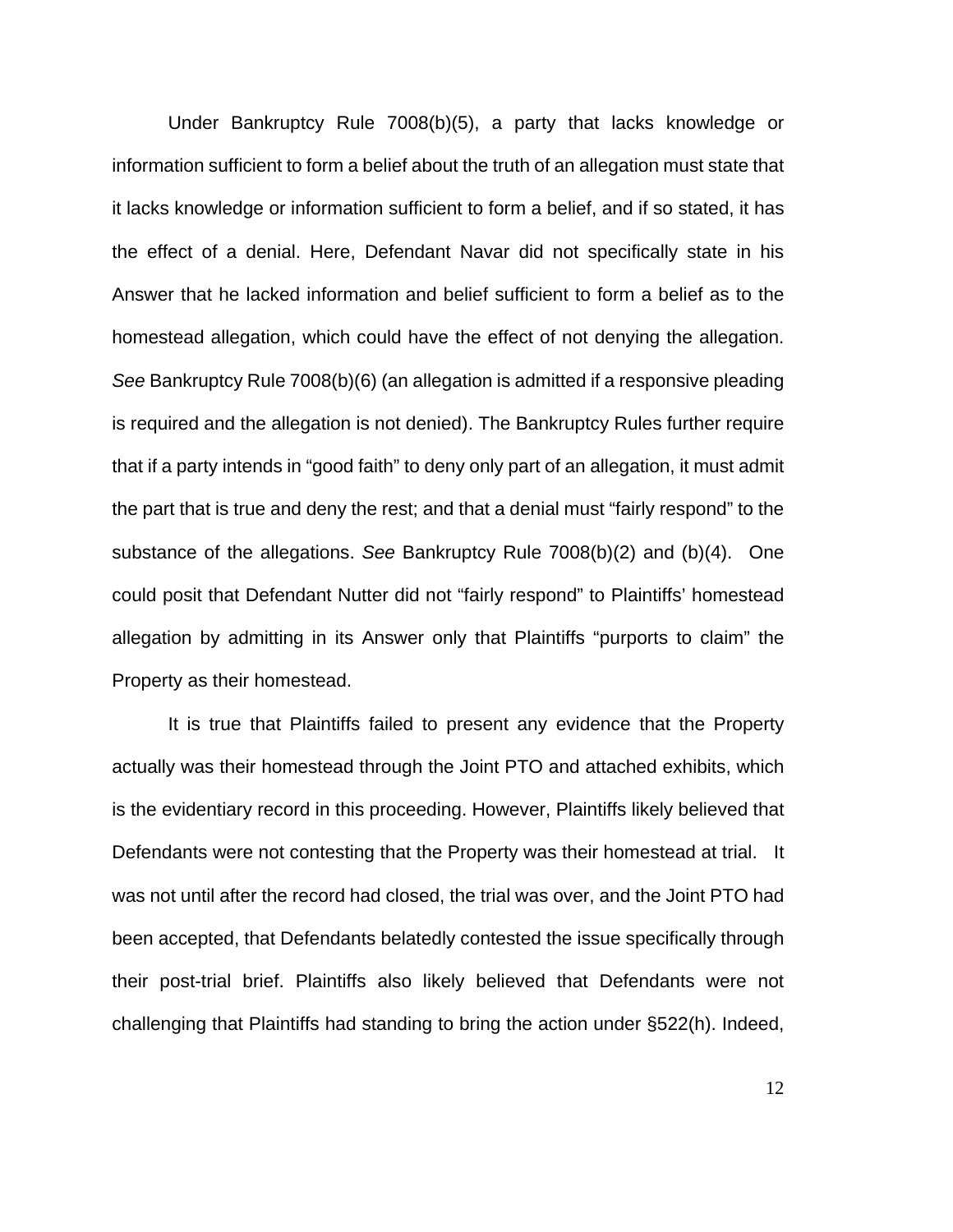neither Defendant Nutter or Navar specifically denied in their Answers the allegation in the Complaint that Plaintiffs had standing, which could have the impact of admitting the standing allegation under Bankruptcy Rule 7008(b)(6).

Just as importantly, the Court finds it hard to believe that Defendant Nutter did not know that the Property was Plaintiffs' homestead--Nutter was the original lender and mortgagee under the Deed of Trust and sent notices of default and foreclosure to Plaintiffs at their home (Property) address. Likewise, the Court finds it impossible to believe that Defendant Navar did not know Plaintiffs resided on the Property—particularly in light of this Court's order requiring Plaintiffs to pay Navar monthly adequate protection payments to avoid eviction during the pendency of this adversary proceeding. *See* Bankruptcy Rule 7008(b)(4)(imposing a "good faith" requirement on denials of allegations).

In the end, pleadings must be "construed so as to do justice". *See* Bankruptcy Rule 7008(e). After considering the applicable Bankruptcy Rules and the pleadings of the parties, the Court concludes that Plaintiffs have standing through §522(h) to bring an action to avoid the transfer of the Property under §544 and §549. However, for the reasons stated below, the Court determines that Plaintiffs' claims for relief under §544 and §549 must be denied on the merits.

### **B. Is the Transfer of the Property to Navar Avoidable Under the "Strong-Arm Power" of 11 U.S.C. §544(a)(3)?**

Plaintiffs' bankruptcy case was filed on August 4, 2010--after the foreclosure sale was conducted on the Property on August 3, 2010--but before the recordation of the Trustee's Deed on August 16, 2010. The Court has reviewed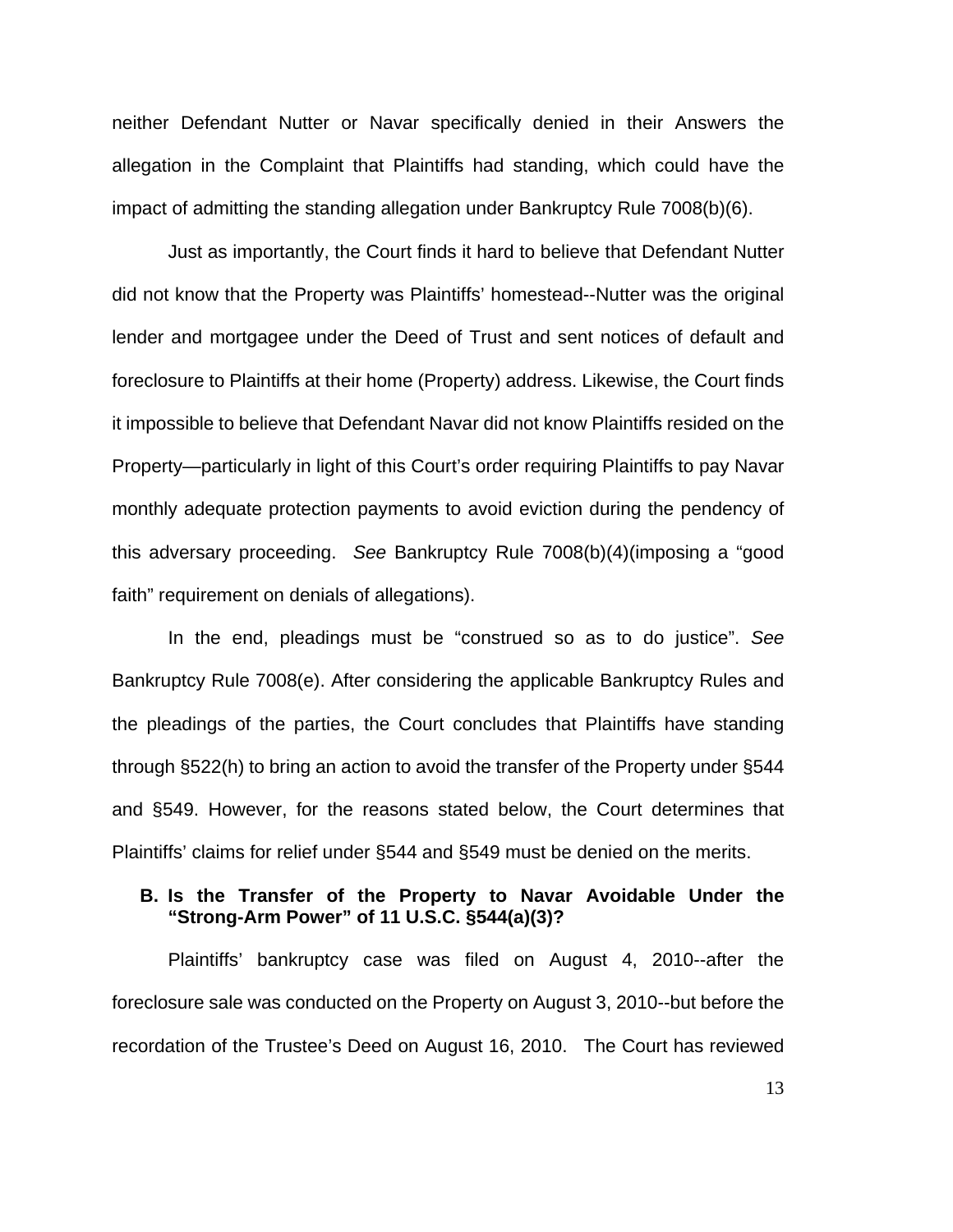the factual stipulations, the Complaint and briefs, and Plaintiffs have made no specific allegations regarding any technical defects in the foreclosure sale.

Instead, Plaintiffs are relying solely on the premise that the Trustee's Deed was recorded after the bankruptcy filing to avoid the transfer to Navar under the "strong-arm power" granted to a trustee under 11 U.S.C. §544(a)(3).

# **1. Bona Fide Purchaser Status**

Section 544(a)(3) of the Bankruptcy Code provides, in part, as follows:

(a) The trustee shall have, as of commencement of the case, and without regard to any knowledge of the trustee or of any creditor, the rights and powers of, or may avoid any transfer of property of the debtor…that is voidable by-

(3) a bona fide purchaser of real property, other than fixtures, from the debtor, against whom applicable law permits such transfer to be perfected, that *obtains the status of a bona fide purchaser* and has perfected such transfer at the time of the commencement of the case, whether or not such a purchaser exists. 11 U.S.C. §544(a)(3). (emphasis added)

In essence, §544(a)(3) provides that a transfer of a debtor's real property

may be set aside through the use of the trustee's avoidance power if the transfer is not perfected and enforceable against a hypothetical bona fide purchaser for value at the time the bankruptcy petition is filed by a debtor. Here, Plaintiffs argue that a hypothetical bona fide purchaser on the date of their bankruptcy filing would have been able to avoid the foreclosure sale transfer of the Property to Navar. This is true, according to Plaintiffs, because a hypothetical purchaser under §544(a)(3) would not have notice of the foreclosure sale to Navar as the Trustee's Deed to Navar had not been recorded by August 4, 2010-- the date Plaintiffs filed for relief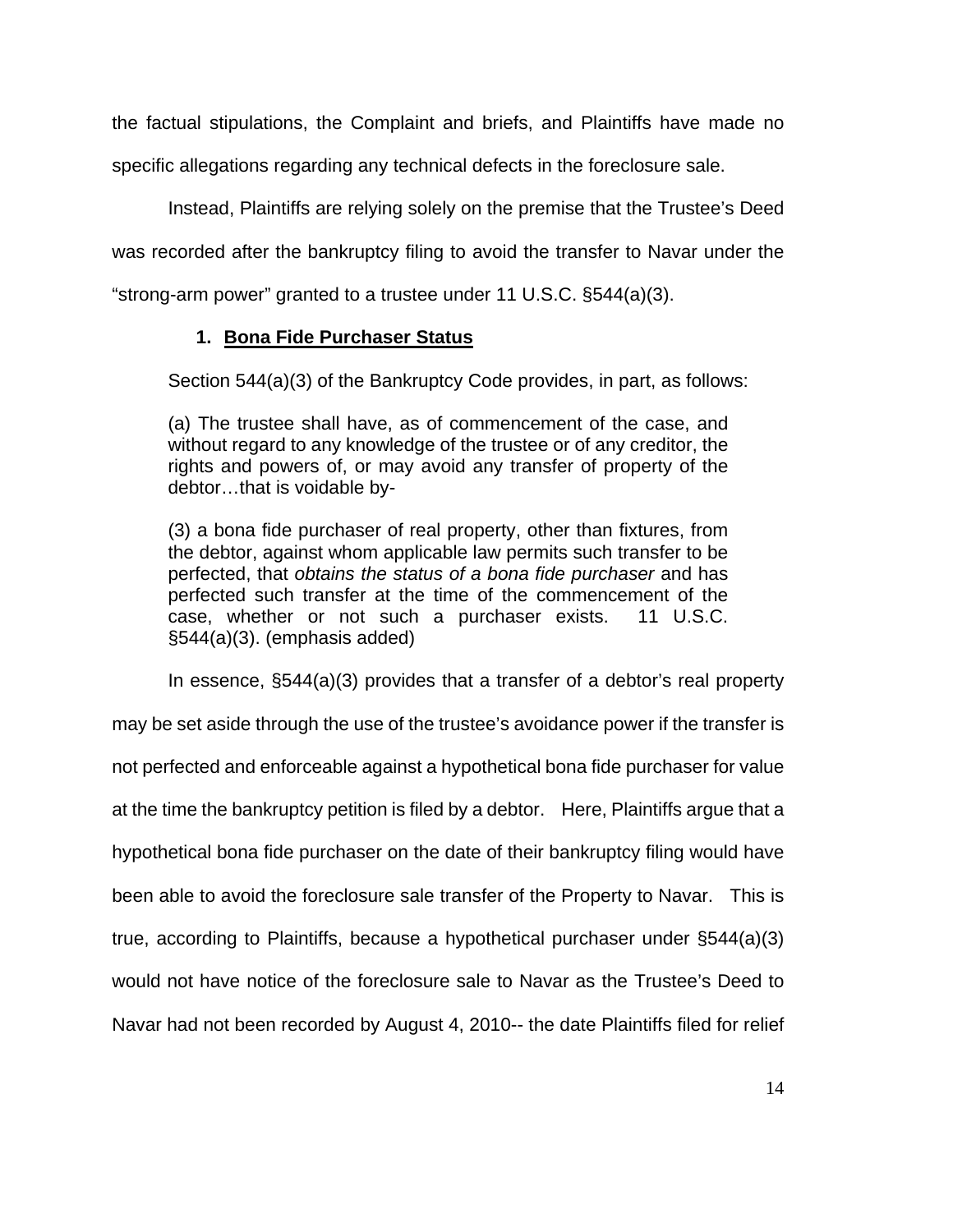under Chapter 13.

Plaintiffs' theory under §544(a)(3) is not novel. Indeed, the facts here are analogous to a Fifth Circuit case where a debtor filed a Chapter 13 bankruptcy petition three days after a foreclosure sale on his homestead property, but before the trustee's deed was recorded. *See Realty Portfolio, Inc. v.Hamilton (In re Hamilton),* 125 F.3d 292 (5th Cir. 1997). In *Hamilton*, the debtor filed an adversary proceeding seeking to set aside the foreclosure sale under §544(a)(3) utilizing §522(h). After the initial trial, the bankruptcy court avoided the foreclosure sale transfer, revested title to the property in the debtor (Hamilton), and awarded the foreclosure sale purchaser (Realty Portfolio, Inc.) a lien on the property in the amount of the price paid at the foreclosure sale. 125 F.3d at 295. The district court affirmed, but the Fifth Circuit reversed and remanded.

 The Fifth Circuit in *Hamilton* recognized that §544(a)(3) permits the avoidance of a transfer of real property that is not perfected and enforceable against a "bona fide purchaser" at the time the bankruptcy case is filed—and held that "bona fide purchaser" status under §544(a)(3) is defined under state law. 125 F.3d at 298 (*citing Mut. Benefit Life Ins. Co. v. Pinetree, Ltd. (In re Pinetree, Ltd.),* 876 F.2d 34, 36 (5th Cir. 1989)) (other citations omitted). With respect to the definition of a "bona fide purchaser" under Texas law, the Fifth Circuit stated:

Under Texas law, a hypothetical purchaser would gain good title to Hamilton's property after it was sold at a valid foreclosure sale but before the substitute trustee's deed was recorded, unless the purchaser had notice of the foreclosure purchase. See Tex. Prop. Code Ann. §13.001(a). Under §544, the actual knowledge of the trustee is not relevant. 11 U.S.C. §544(a). *The issue is therefore*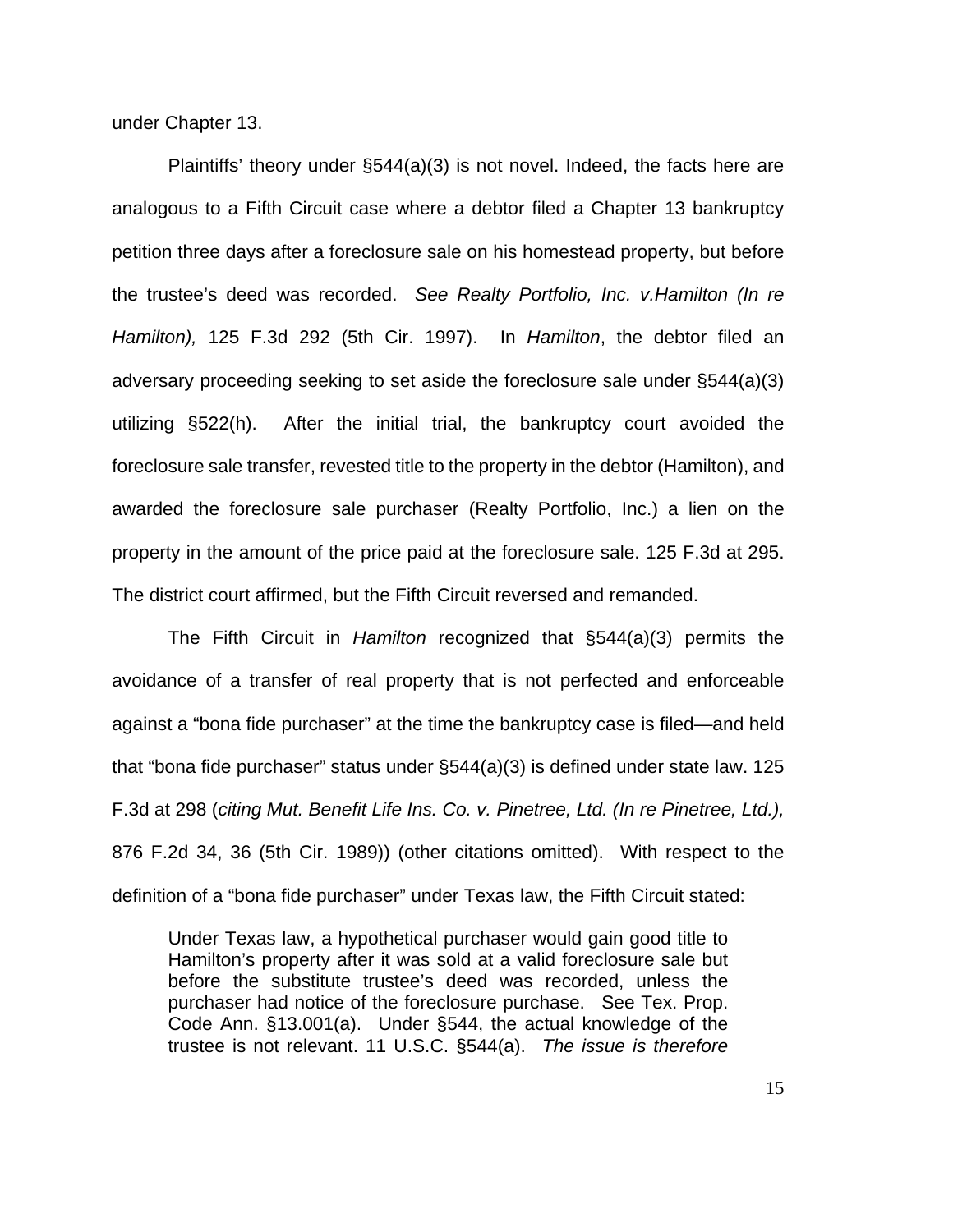*whether a hypothetical purchaser would be charged with implied knowledge of the foreclosure by constructive or inquiry notice*. *Hamilton,* 125 F.3d at 299 (emphasis added).

In substance, based on *Hamilton,* to achieve "bona fide purchaser" status under Texas law, two prongs must be satisfied: (i) a hypothetical purchaser must not have "constructive notice" of the foreclosure sale and (ii) a hypothetical purchaser must not have "inquiry notice" of the foreclosure sale. So, for Plaintiffs to prevail under their §544(a)(3) theory and prove bona fide purchaser status, a hypothetical purchaser as of the date of Plaintiffs' bankruptcy filing (August 4, 2010) must not have had "constructive notice" and "inquiry notice" of the foreclosure sale purchase of the Property by Navar from Nutter. The Court will examine each of these types of notice in accordance with the precedent established by the Fifth Circuit in *Hamilton* and Texas state law*.*

#### **2. Constructive Notice**

Under Texas law, "constructive notice" is given by properly recorded instruments. When properly recorded, knowledge of such instruments is charged to a person as a matter of law, regardless of the person's actual knowledge of such instruments. *Hamilton*, 125 F.3d at 299 (citing *Mooney v. Harlin,* 622 S.W.2d 83, 85 (Tex. 1981)); Tex. Prop. Code §13.002 (which provides "an instrument that is properly recorded in the proper county is notice to all persons of the existence of the instrument"). So, as a matter of law, where a properly recorded deed of trust is on file as of the date of the bankruptcy filing, a hypothetical purchaser has "constructive notice" of such deed of trust and would purchase the property subject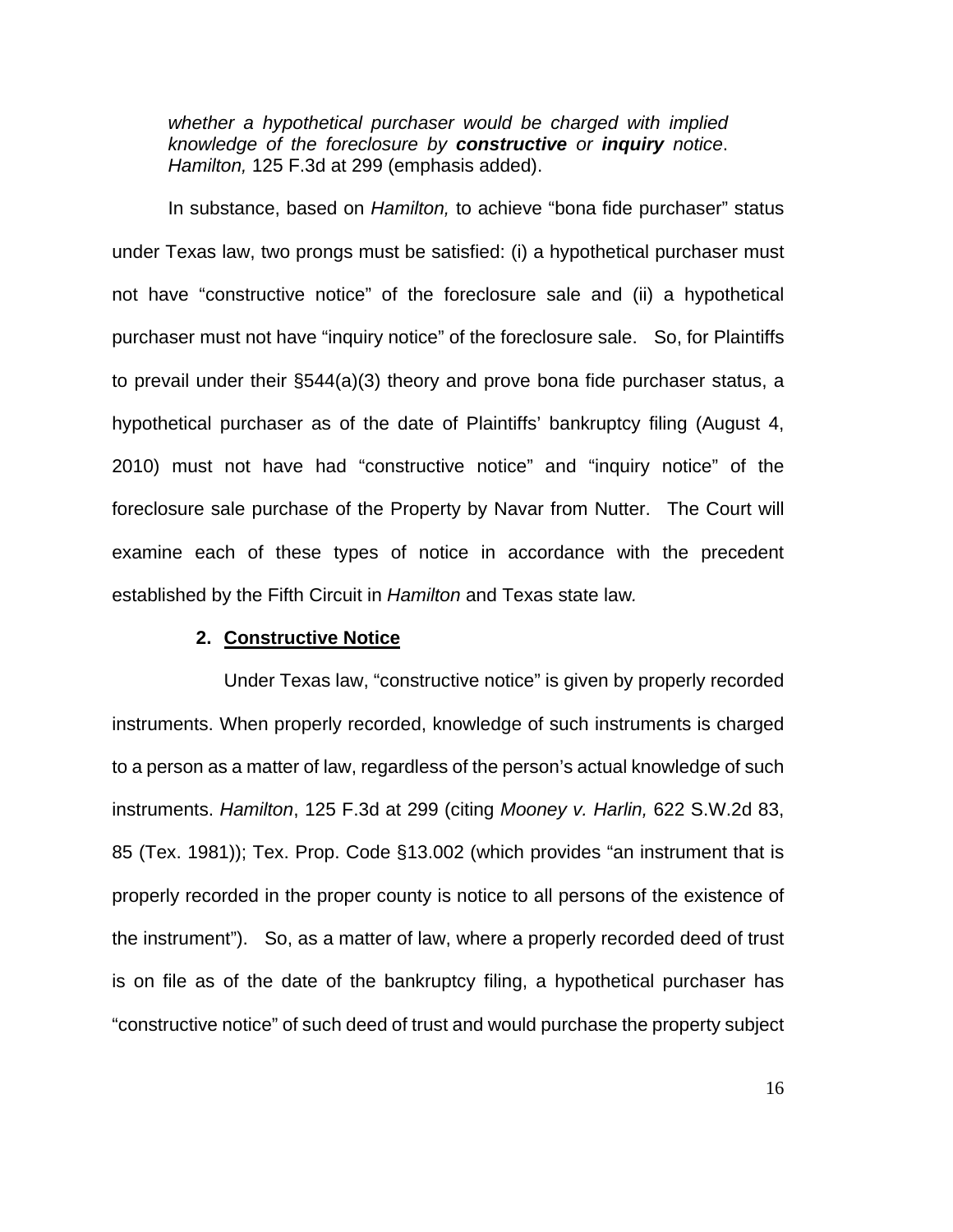to the deed of trust. *See Hamilton*, 125 F.3d at 299 (citing *Inwood N. Homeowners' Ass'n, Inc. v. Harris,* 736 S.W.2d 632, 635 (Tex. 1987))(other citations omitted).

Here, the Deed of Trust executed by Plaintiffs in favor of Nutter was properly recorded in the real property records of El Paso County, Texas in June 2003—well before Plaintiffs' bankruptcy filing in August 2010. It is rudimentary then that a hypothetical purchaser under §544(a)(3) had constructive notice of the Deed of Trust.

More to the point, however, is whether a hypothetical purchaser would have "constructive notice" of the Trustee's Deed from Nutter to Navar reflecting the foreclosure sale. Here, the Trustee's Deed to Navar was not recorded until August 16, 2010—after Plaintiffs' bankruptcy filing on August 4, 2010. As a matter of law, if a trustee's deed is not recorded by the date of the bankruptcy filing, a hypothetical purchaser cannot be charged with "constructive notice" of the trustee's deed. *See Hamilton*, 125 F.3d at 299 (citing Tex. Prop. Code §§13.001, 13.002; *In re Elam,* 194 B.R. 412, 415-16 (Bankr. E.D. Tex. 1996))(other citations omitted). Thus, a hypothetical purchaser would not have "constructive notice" of the Trustee's Deed to Navar.

 This does not end the analysis however. *Hamilton* teaches us that a two prong analysis is required to achieve "bona fide purchaser" status under §544(a)(3). A hypothetical purchaser under §544(a)(3) can be charged with "inquiry notice" under Texas law of a foreclosure sale, even though the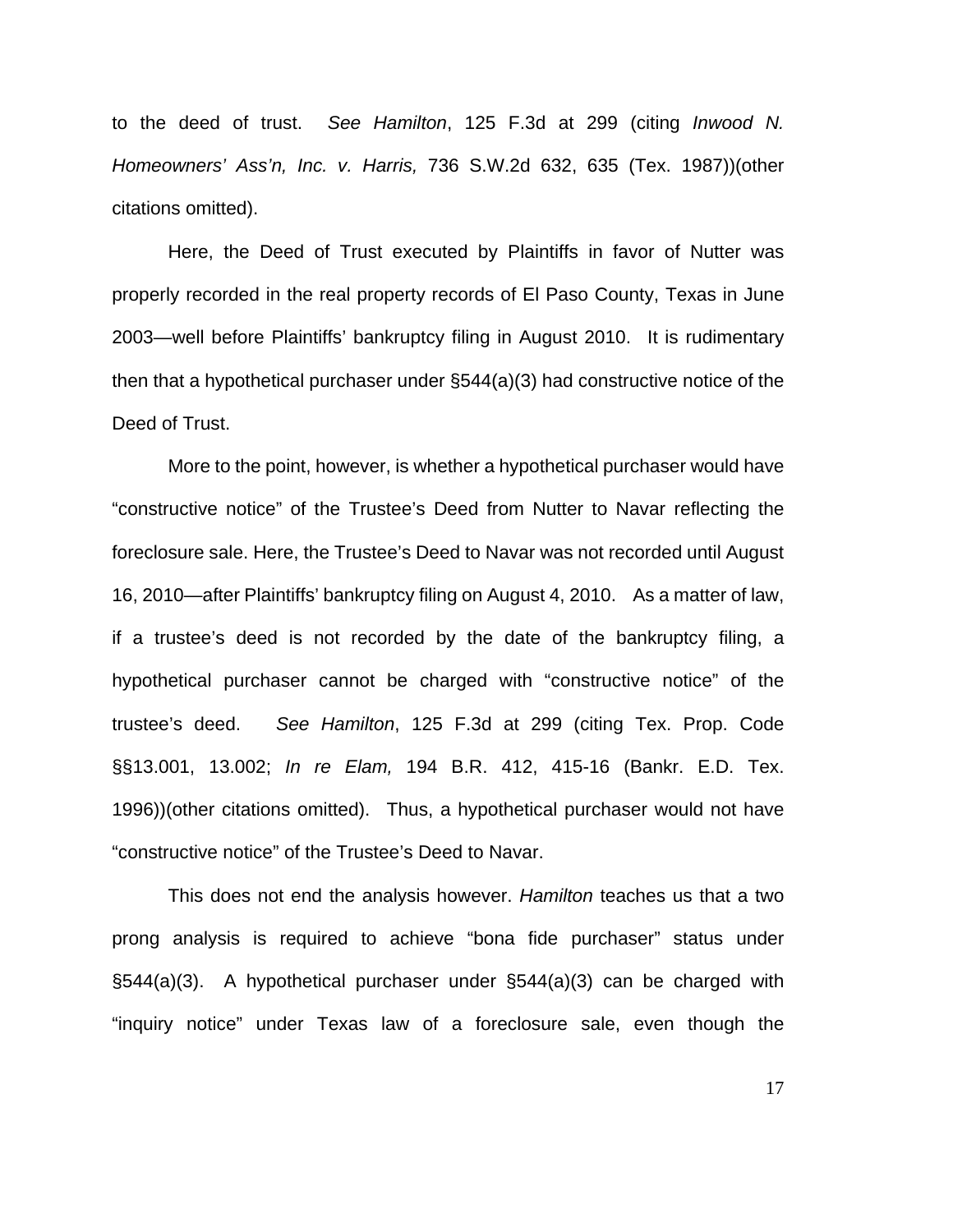hypothetical purchaser cannot be charged with "constructive notice".

## **3. Inquiry Notice**

 In *Hamilton,* the foreclosure sale purchaser (Realty Portfolio, Inc.) argued that constructive notice of the deed of trust would then trigger a duty of inquiry that would place a hypothetical purchaser on "inquiry notice" of the foreclosure purchase. The Fifth Circuit acknowledged that Texas law recognizes the "inquiry notice" doctrine--which is triggered by notice of facts that would put a reasonably prudent person on a duty of inquiry. *Hamilton*, 125 F.3d at 299; *see also Woodward v. Ortiz,* 237 S.W.2d 286, 289 (1951); *Prewitt v. United States,* 792 F.2d 1353, 1358-59 (5th Cir. 1986); *Teofan v. Cools (In re Spring Creek Invs. of Dallas, N.V., Inc.),* 71 B.R. 157, 159-60 (Bankr. N.D. Tex. 1987). Under Texas law, constructive notice of a recorded deed of trust in the chain of title puts a subsequent purchaser under a "duty to make a reasonable inquiry into the status of the deed of trust". *See Hamilton*, 125 F.3d at 299, (citing *Lumpkin v. Adams*, 11 S.W. 1070, 1073 (1889); *Olsen v. Bank One (In re Bruder),* 207 B.R. 151, 159 (N.D. Ill. 1997)).

 Applying this principle to the facts at bar, the Deed of Trust from Plaintiffs to Nutter was recorded prior to the bankruptcy. This means a hypothetical purchaser of the Property under §544(a)(3) would be charged with a duty to make a "reasonable inquiry" into the status of such Deed of Trust. In this regard, a hypothetical purchaser in our case would be on "inquiry notice" of the recorded Deed of Trust to Nutter, the information contained in the Deed of Trust, and any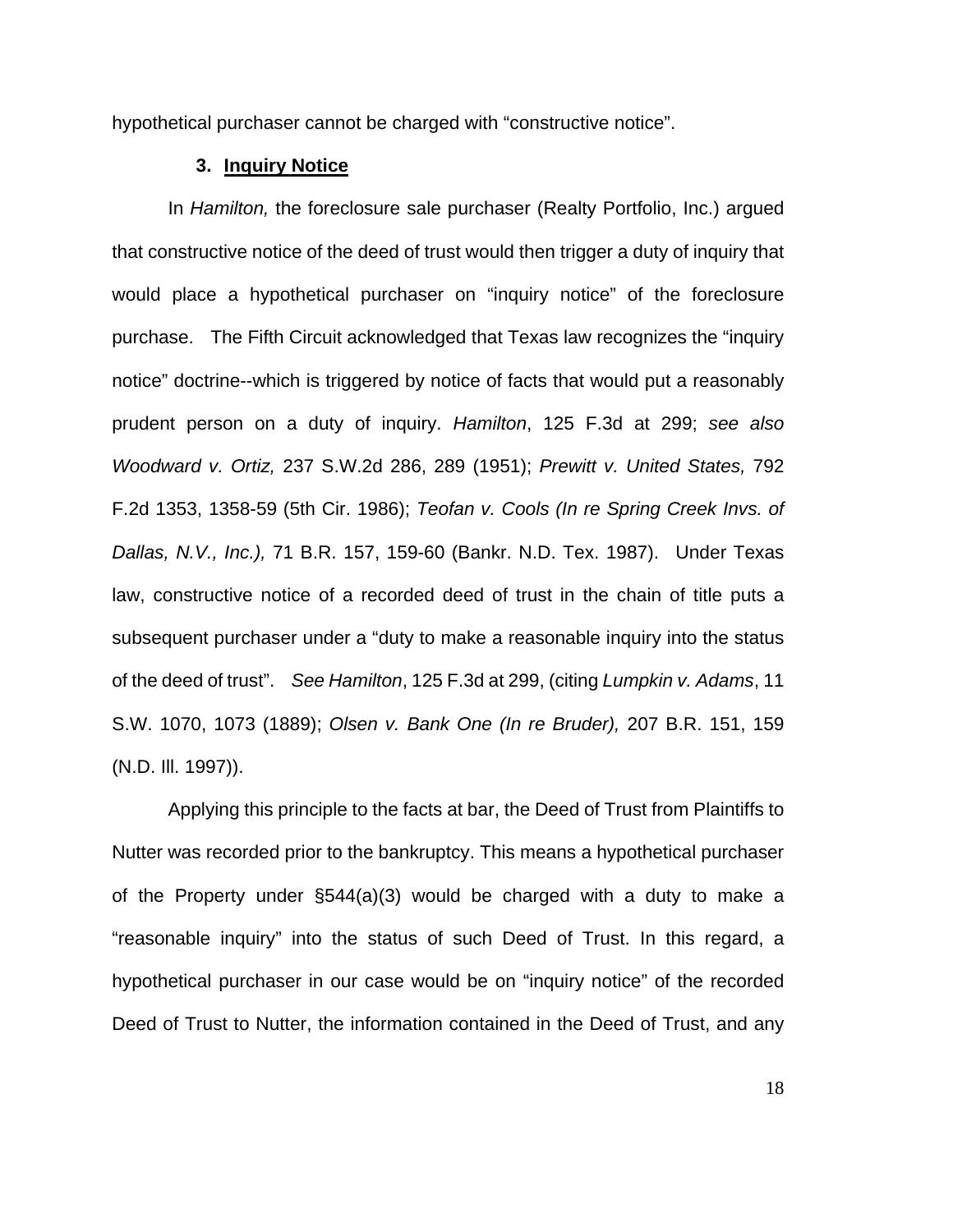other documents of record in the chain of title of the Property. This is true because

under Texas law:

[A] purchaser is bound by *every* recital, reference and reservation contained in or fairly disclosed by any instrument which forms an essential link in the chain of title under which he claims. . .The rationale of the rule is that any description, recital of fact or reference to other documents puts the purchaser upon inquiry, and he is bound to follow up this inquiry, step by step, from one discovery to another and from one instrument to another, until the whole series of title deeds is exhausted and a complete knowledge of all the matters referred to and affecting the estate is obtained. (emphasis added) *Westland Oil Dev. Corp. v. Gulf Oil Corp.,* 637 S.W.2d 903, 908 (Tex. 1982)(other citations omitted); *see also Hamilton,* 125 F.3d at 300.

 This "duty of inquiry" imposed on a hypothetical purchaser is not limitlessthe duty is governed by "standards of reasonableness" and extends to "those things which a reasonably diligent inquiry and exercise of the means of information at hand would have discovered." *Hamilton,* 125 F.3d at 300 (citing *Woodward,* 237 S.W.2d at 289); *Prewitt,* 792 F.2d at 1359 ("a reasonably diligent inquiry and exercise of the means of information at hand" is required); *Westland,* 637 S.W.2d at 908 ("diligent inquiry and search" is required); *In re Spring Creek Invs.*, 71 B.R. at 160 (the duty does not extend to "exhaustive inquiry or investigation of speculation and conjecture").

 According to the Fifth Circuit, a hypothetical purchaser, acquiring the property subject to an unreleased deed of trust, would inquire further into the status of the deed of trust, using other "available means of information readily at hand". *Hamilton*, 125 F.3d at 300. Specifically, if the deed of trust remained unsatisfied from a search of the real property records, a hypothetical purchaser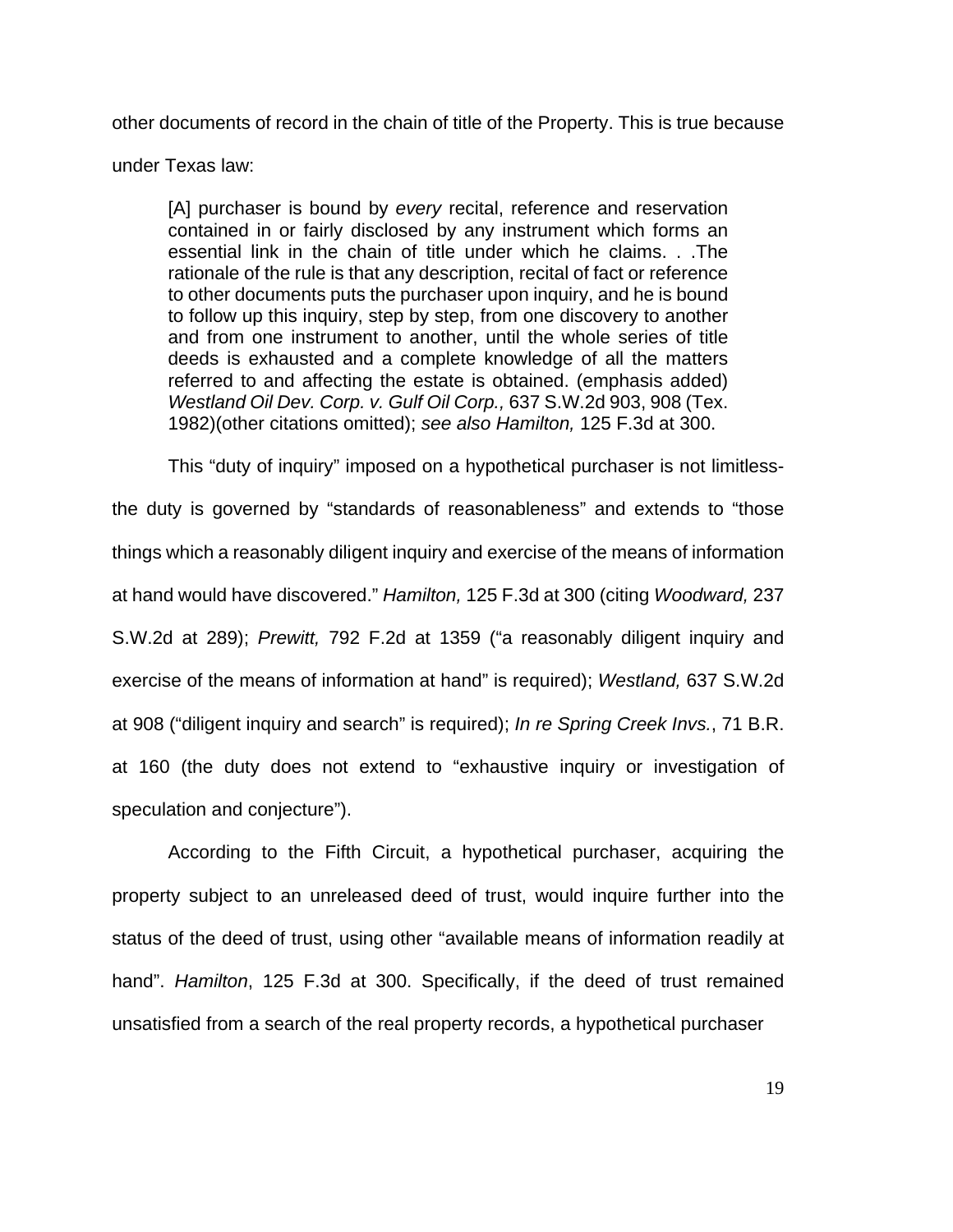would be under a duty to:

*inquire to the mortgage company identified in the recorded deed of trust*. If such inquiry would not disclose the foreclosure sale and substitute trustee's deed, then the hypothetical purchaser could rely on the absence of any record of the substitute trustee's deed in the chain of title and acquire the Hamilton (Debtor) property without notice of the foreclosure sale. *Hamilton*, 125 F.3d at 300. (emphasis added)

The Fifth Circuit also stated that whether a reasonable inquiry into the recorded deed of trust would lead to knowledge of the foreclosure sale depends upon the (i) actual facts in the case; (ii) actual documents in the real property records; (iii) sources of information "fairly suggested" by the real property records; and (iv) means of information actually at hand, such as the identity of the mortgage company. *Hamilton,* 125 F.3d at 300.<sup>3</sup>

In *Hamilton*, after setting forth the standards for "constructive notice" and "inquiry notice" under Texas law, the Fifth Circuit reversed the avoidance of the foreclosure sale transfer to the purchaser. The Fifth Circuit remanded the proceeding to the bankruptcy court for a determination of whether a "reasonably diligent inquiry" into the recorded deed of trust and "exercise of the means of information at hand" on the date of the bankruptcy would have disclosed facts

 $3$  Indeed, other courts have found that a purchaser's reasonably diligent inquiry, through information at hand, can lead to a purchaser's implied knowledge of a foreclosure sale under a recorded deed of trust even in the absence of a recorded trustee's deed. *See Hamilton,* 125 F.3d at 300-01 (citing *Clarkson v. Ruiz,* 140 S.W.2d 206, 210 (Tex. Civ. App.–San Antonio 1940, writ dism'd) for the proposition that purchasers on notice of an unreleased deed of trust would have been put on inquiry, which, if diligently pursued, would have in all probability, led to a discovery of the foreclosure under the deed of trust)(other citations omitted).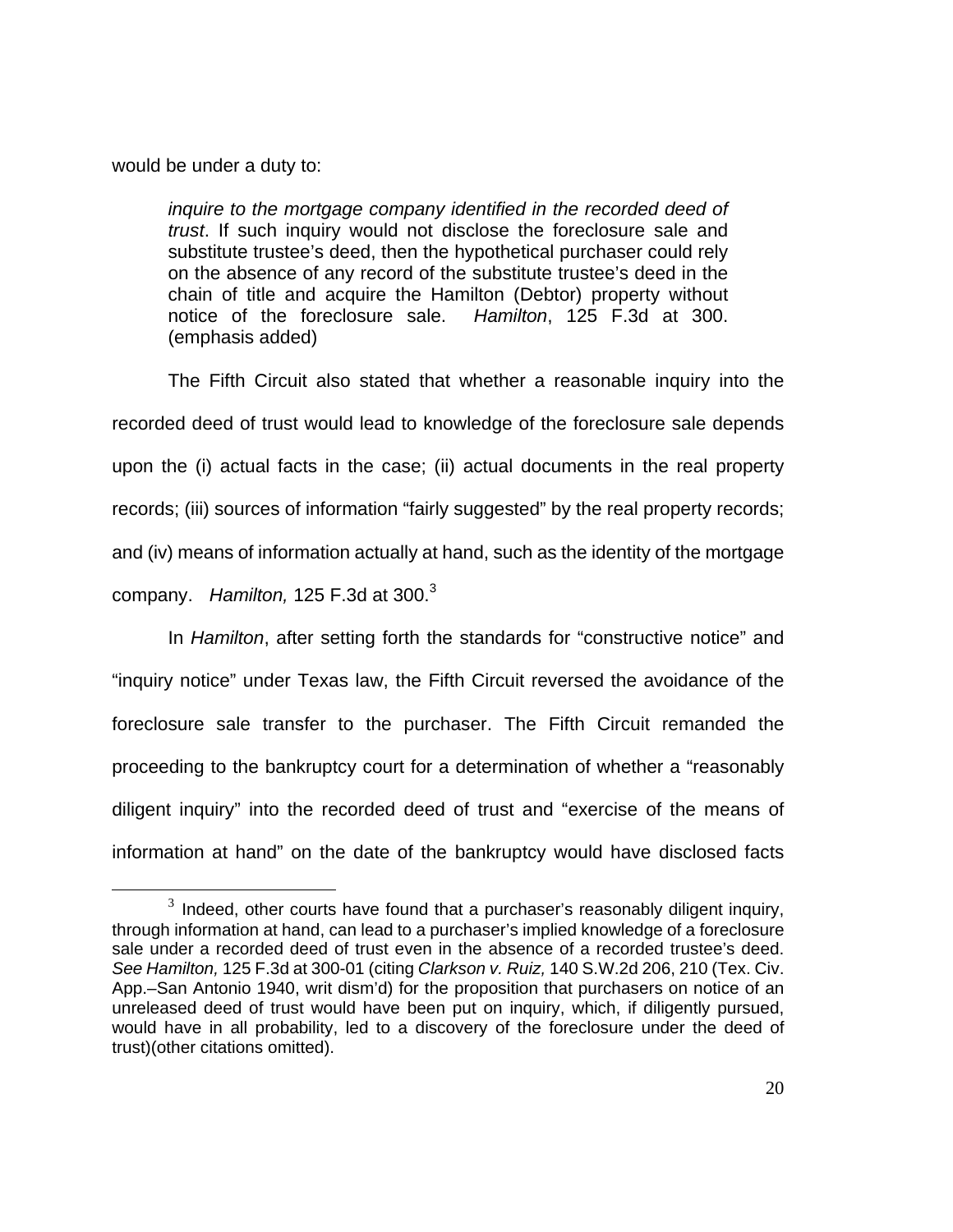sufficient to place a hypothetical purchaser under §544(a)(3) on notice of the foreclosure sale and trustee's deed.<sup>4</sup> *Hamilton*, 125 F.3d at 302.

Applying the *Hamilton* test of "inquiry notice" is a challenge for the Court in the case at bar. The stipulated facts and exhibits presented to the Court by the parties through the Joint PTO do not readily answer each of the questions raised by the Fifth Circuit in *Hamilton.* Here, the parties certainly knew about the *Hamilton* decision (it was raised by a pre-trial motion and the Court at the trial), but all parties chose to submit the case to the Court on the stipulated facts and exhibits in the Joint PTO and close the evidentiary record. In a perfect world, the Court would have liked more evidence on the "inquiry notice" standard; however, the Court recognizes that our world is not perfect.

 On balance, however, after weighing the stipulated facts and admitted exhibits, the Court concludes that a hypothetical purchaser of the Property would not be able to obtain bona fide purchaser status under §544(a)(3) and Texas law as of the date of Plaintiffs' bankruptcy filing. The evidence demonstrates that a "reasonable inquiry" to Nutter (the mortgage lender) by a hypothetical purchaser coupled with other available means of information readily at hand, would have

 <sup>4</sup> The analytical framework of §544(a)(3) set forth in *Hamilton* has continued to be followed by the Fifth Circuit and lower courts. *See e.g., Gomez v. Kamper Investments LLC (In re Gomez),* 2010 WL 50938933 (5th Cir. Dec. 10, 2010)(unpublished opinion)(dismissing appeal of debtor from judgment of bankruptcy court upholding the validity of pre-petition foreclosure sale under §544 which used the *Hamilton* analysis);*Trinh v. Intertex, Inc.* (*In re Trinh),* 210 F.3d 369 (5th Cir. 2000)(unpublished opinion) (affirming denial of debtor's §544 avoidance action against pre-petition purchaser at constable execution sale based on mootness, but recognizing the continued vitality of the *Hamilton* twin doctrines of constructive notice and inquiry notice).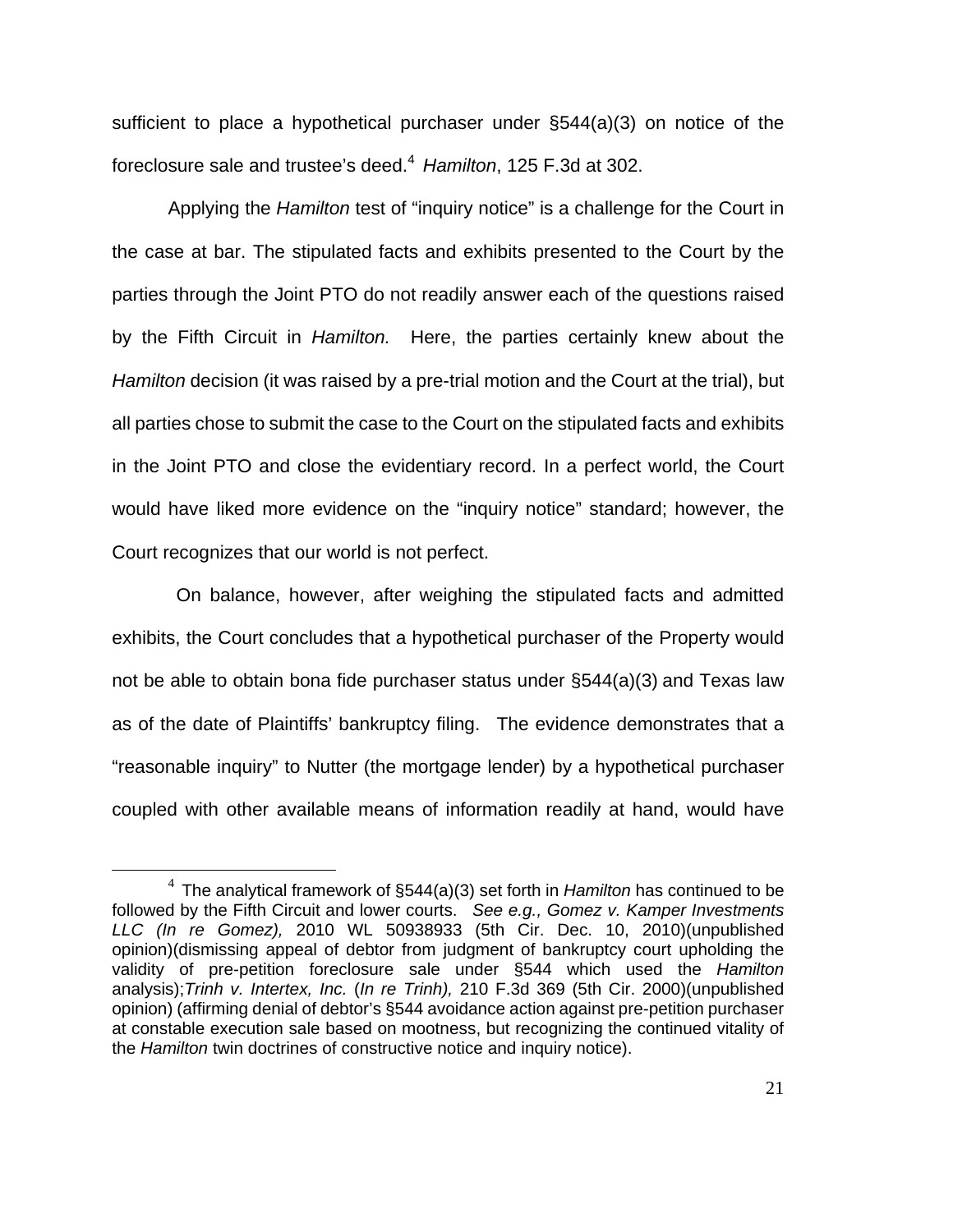revealed the existence of the foreclosure sale of the Property and Trustee's Deed to Navar on the date of Plaintiffs' bankruptcy filing.

To begin with, the Deed of Trust from Plaintiffs to Nutter encumbering the Property was recorded prior to the bankruptcy and was not released. This means a hypothetical purchaser of the Property under §544(a)(3), at the time of the bankruptcy, would be charged with a duty to make a "reasonable inquiry" into the status of such unreleased Deed of Trust. Such hypothetical purchaser would also be charged with notice of all information disclosed in such recorded Deed of Trust. *Hamilton*, 125 F. 3d at 300.

The Deed of Trust in this case disclosed that the Property secured a Promissory Note that would not be paid off until 2033—well after the date of Plaintiffs' bankruptcy filing in August 2010. The Deed of Trust also disclosed that the lender (Nutter) could foreclose on the Property if there was a default, and that the Property would be sold to a purchaser making the highest cash bid on the first Tuesday of the month—which is exactly what happened on August 3, 2010, the day before the bankruptcy.

Significantly, Nutter was the lender (mortgage company) identified in the recorded Deed of Trust. The evidence demonstrated that Nutter was still the lender at the time of the foreclosure sale and Plaintiffs' bankruptcy.<sup>5</sup> Nutter's address at the time of the foreclosure sale and Plaintiffs' bankruptcy filing (in Kansas City, Missouri) was the very same address for Nutter identified in the

 $\overline{a}$ 

<sup>&</sup>lt;sup>5</sup> Unlike many mortgages in today's financial markets, the Deed of Trust and Promissory Note here had not been "flipped" or assigned multiple times. Nutter was the sole mortgage company and mortgage servicer from start to finish.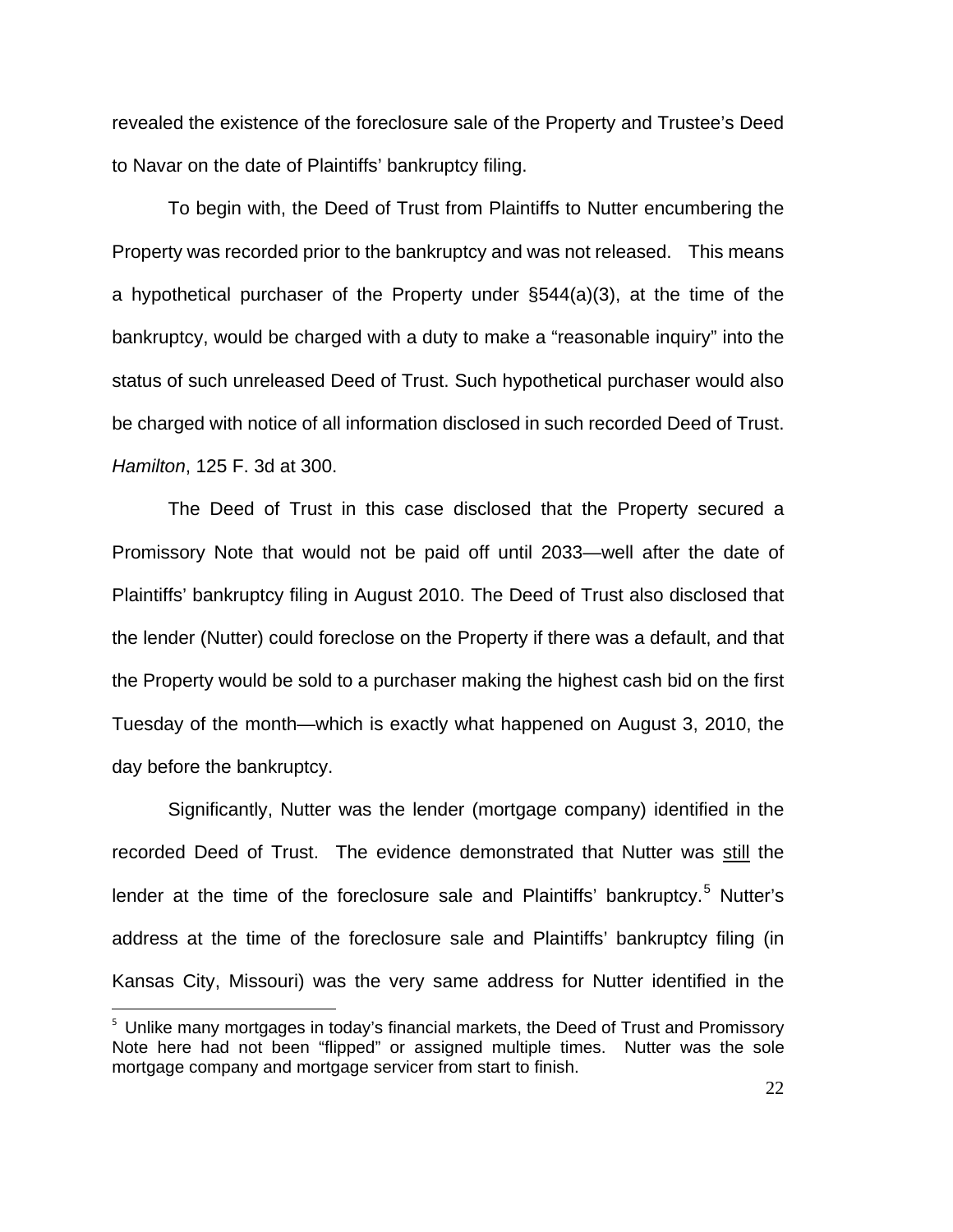recorded Deed of Trust. Nutter, from the same Kansas City, Missouri office, had issued a notice of default under the Deed of Trust to Plaintiffs in the months prior to the bankruptcy filing. A hypothetical purchaser of the Property on the date of Plaintiffs' bankruptcy filing would have readily contacted Nutter at Nutter's address in the Deed of Trust, made reasonable inquiry about the status of the unreleased Deed of Trust, and discovered: that a default notice had been issued to Plaintiffs by Nutter, and that a foreclosure sale had been scheduled and occurred on August 3, 2010. *See Hamilton*, 125 F.3d at 300 (if a deed of trust remained unsatisfied from a search of the real property records, a hypothetical purchaser would be under a duty to inquire to the mortgage company identified in the recorded deed of trust).

The actual facts in this case also confirm that a reasonable inquiry into the status of the recorded Deed of Trust would have led to knowledge of the foreclosure sale and existence of the Trustee's Deed. A reasonable inquiry made by a hypothetical purchaser to Nutter (the lender) on the date of the bankruptcy filing on August 4, 2010, would have revealed that the foreclosure sale of the Property had already been completed and a Trustee's Deed to Navar had been signed. In this regard, the stipulated facts and exhibits demonstrate that on August 3, 2010 (the day before the bankruptcy filing) all of the following occurred: (i) the Property was "sold" to Navar by Nutter at the foreclosure sale; (ii) the foreclosure sale purchase price was paid by Navar in certified funds; (iii) the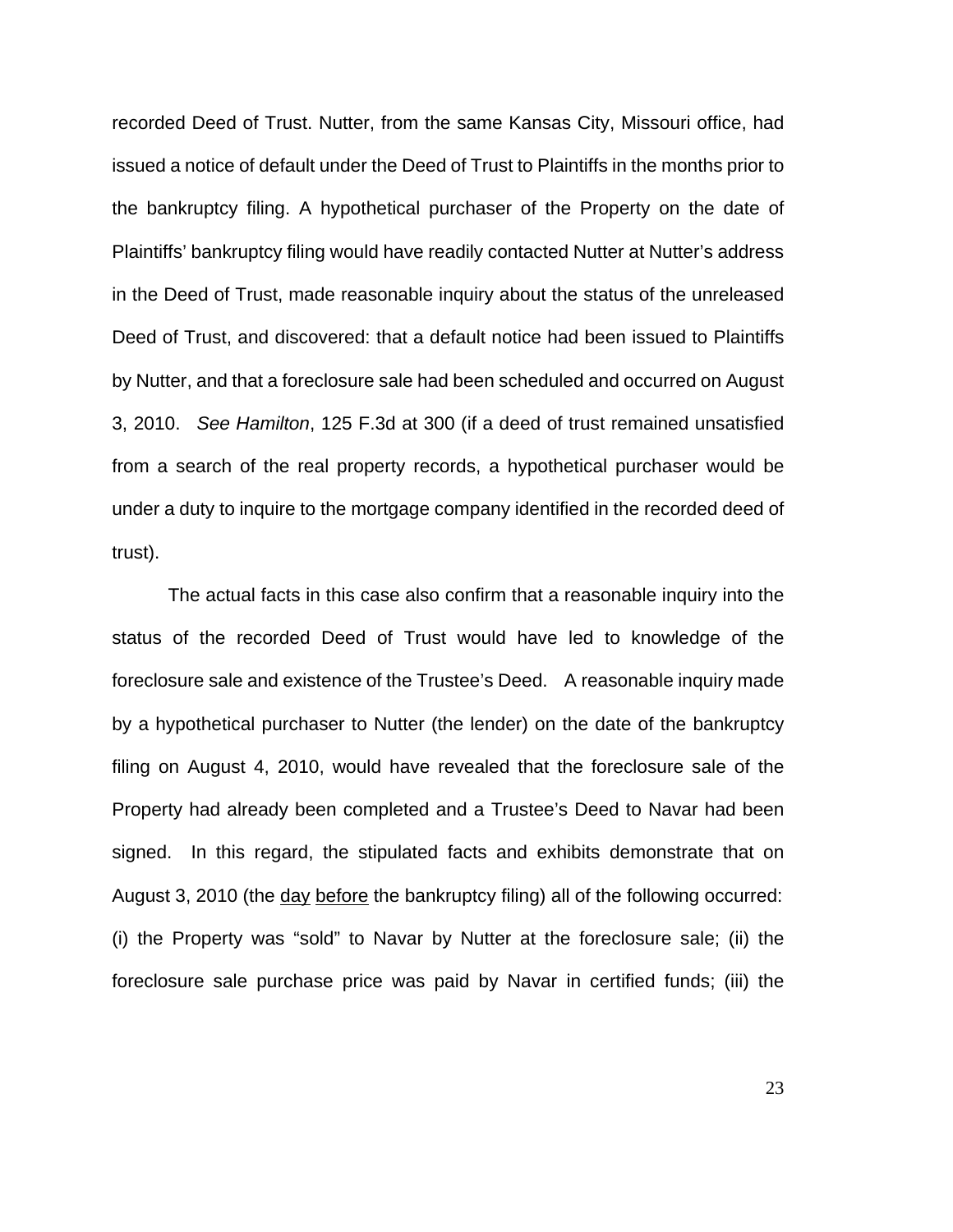Acknowledgement from the foreclosure sale was signed and dated;<sup>6</sup> and (iv) the Trustee's Deed to Navar was actually signed, notarized and dated. *See Hamilton*, 125 F. 3d at 300-02 (if a "reasonably diligent inquiry" into a recorded deed of trust using the "means of information at hand" and the "actual facts in the case" as of the date of the bankruptcy filing would have disclosed facts sufficient to place a hypothetical purchaser on notice of the foreclosure sale and trustee's deed, the hypothetical purchaser would not have "bona fide purchaser" status under §544).

Other sources "fairly suggested" by the recorded Deed of Trust would have reasonably revealed knowledge of the foreclosure sale of the Property on August 3, 2010. *See Hamilton*, 125 F.3d at 300 (whether a reasonable inquiry into a recorded deed of trust would lead to knowledge of the foreclosure sale depends in part on "sources of information fairly suggested by the real property records"). Here, on July 12, 2010, Plaintiffs were sent a Notice of Substitute Trustee's Sale by counsel for Nutter that advised Plaintiffs that a foreclosure sale of the Property would be conducted on August 3, 2010. The parties stipulated that Plaintiff Jose Munoz contacted Nutter's counsel on July 28, 2010 (prior to the bankruptcy filing and after Plaintiff had been sent the Notice of Substitute Trustee's Sale advising of the August 3, 2010 scheduled foreclosure) in an effort to prevent the upcoming foreclosure sale. The recorded Deed of Trust disclosed that the address for Plaintiffs was the Property address (3436 Sunset Rose Drive, El Paso, Texas). So,

 $\overline{a}$ 

<sup>&</sup>lt;sup>6</sup> Unlike the *Gomez* case, the Acknowledgement (Buyer's Receipt) was not laced with unfulfilled conditions on the foreclosure sale transfer. *Cf. Gomez v. Kamper Investments, LLC, (In re Gomez),* 388 B.R. 279. 283, 289 (Bankr. S.D. Tex. 2008), *rev'd in part,* Civil Action No. M-08-155 (S.D. Tex. March 31, 2009)(unpublished).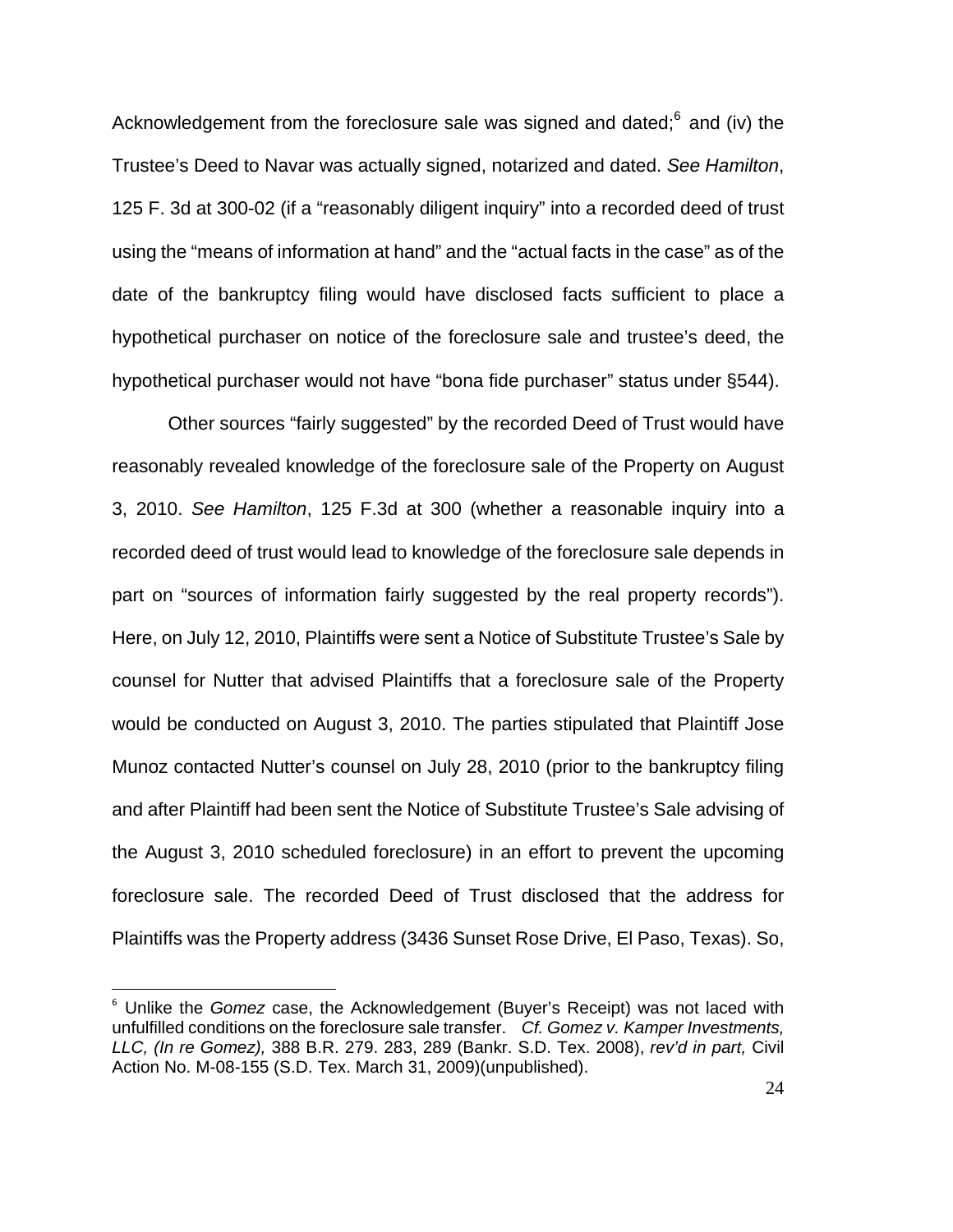using information suggested by the unreleased Deed of Trust—i.e., the name and address of the Borrower/Plaintiffs--a hypothetical purchaser could have readily contacted Plaintiffs on August 4, 2010 and reasonably learned that the Property had been scheduled for foreclosure sale on August 3, 2010.

Defendants also contend that a "reasonable inquiry" by a hypothetical purchaser would have uncovered the Notice of Substitute Trustee's Sale that was filed with the El Paso County Clerk and posted at the El Paso County Courthouse on July 12, 2010. It is true that before a foreclosure sale, notice of the pending sale must be filed in the office of the county clerk of the county and posted at the courthouse door of the county where the property is located. *See* Tex. Prop. Code §51.002(b). However, after a foreclosure sale, no posted or filed records are legally required to be maintained. *See* Tex. Prop. Code §51.002(f) (the clerk may dispose of the notices after the date of sale specified in the notice has passed).

 Here, there is nothing in the factual stipulations or exhibits that demonstrates the Notice of Substitute Trustee's Sale actually remained posted at the El Paso County Courthouse or remained on file with the El Paso County Clerk on August 4, 2010—the date of Plaintiffs' bankruptcy filing. However, given the close proximity between the time and date of the foreclosure sale on August 3, 2010 and the time and date of Plaintiffs' bankruptcy filing on August 4, 2010—a period of 24 hours or less, and likely only a few business hours—it seems very reasonable to assume that the Notice of Substitute Trustee's Sale remained in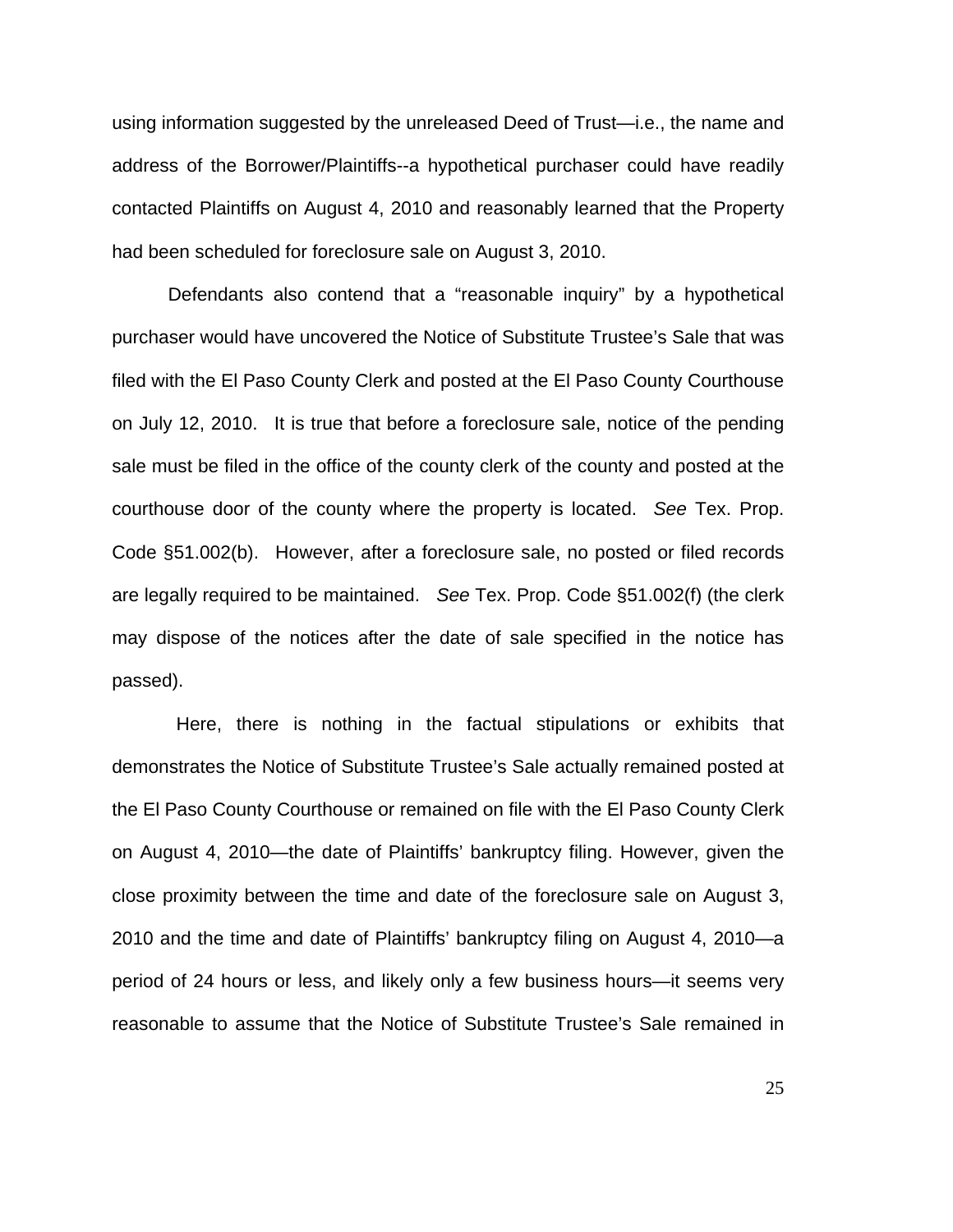either the El Paso County Clerk's public files or was still publicly posted at the El Paso County Courthouse at the time of Plaintiffs' bankruptcy filing. In absence of actual proof, the Court does not feel comfortable in relying on this public posting and filing of the Notice of Substitute Trustee's Sale in concluding that a hypothetical purchaser would have uncovered the Notice as of the date of Plaintiffs' bankruptcy filing. It does buttress, however, the Court's ultimate conclusion that under the actual facts of this particular case, a reasonably diligent inquiry by a hypothetical purchaser would have led to discovery of the foreclosure sale.

In sum, the Court concludes that a "reasonable inquiry" by a hypothetical purchaser on the date of Plaintiffs' bankruptcy filing would have revealed the existence of the foreclosure sale of the Property and Trustee's Deed to Navar. Accordingly, such hypothetical purchaser would not have "bona fide purchaser" status under §544(a)(3) and state law. Plaintiffs may not avoid the transfer of the Property to Navar under §544(a)(3).

#### **4. Burden of Proof on Bona Fide Purchaser Status**

It is well established that the Debtors, as Plaintiffs, bear the burden of proof under the "strong arm power" of §544(a) to show that their rights as a hypothetical bona fide purchaser of real property under state law is superior to the rights of Defendants Nutter and Navar. *See e.g., In re Jones,* 308 B.R. 223, 228 (E.D. Pa. 2003) (debtor has burden of proof under §544(a)(3)); *Fink v. Tower Bank & Trust Co. (In re Fink),* No. 1:05-CV-17-TS, 2005 WL 2756731 at \* 5-6 (N.D. Ind. Oct.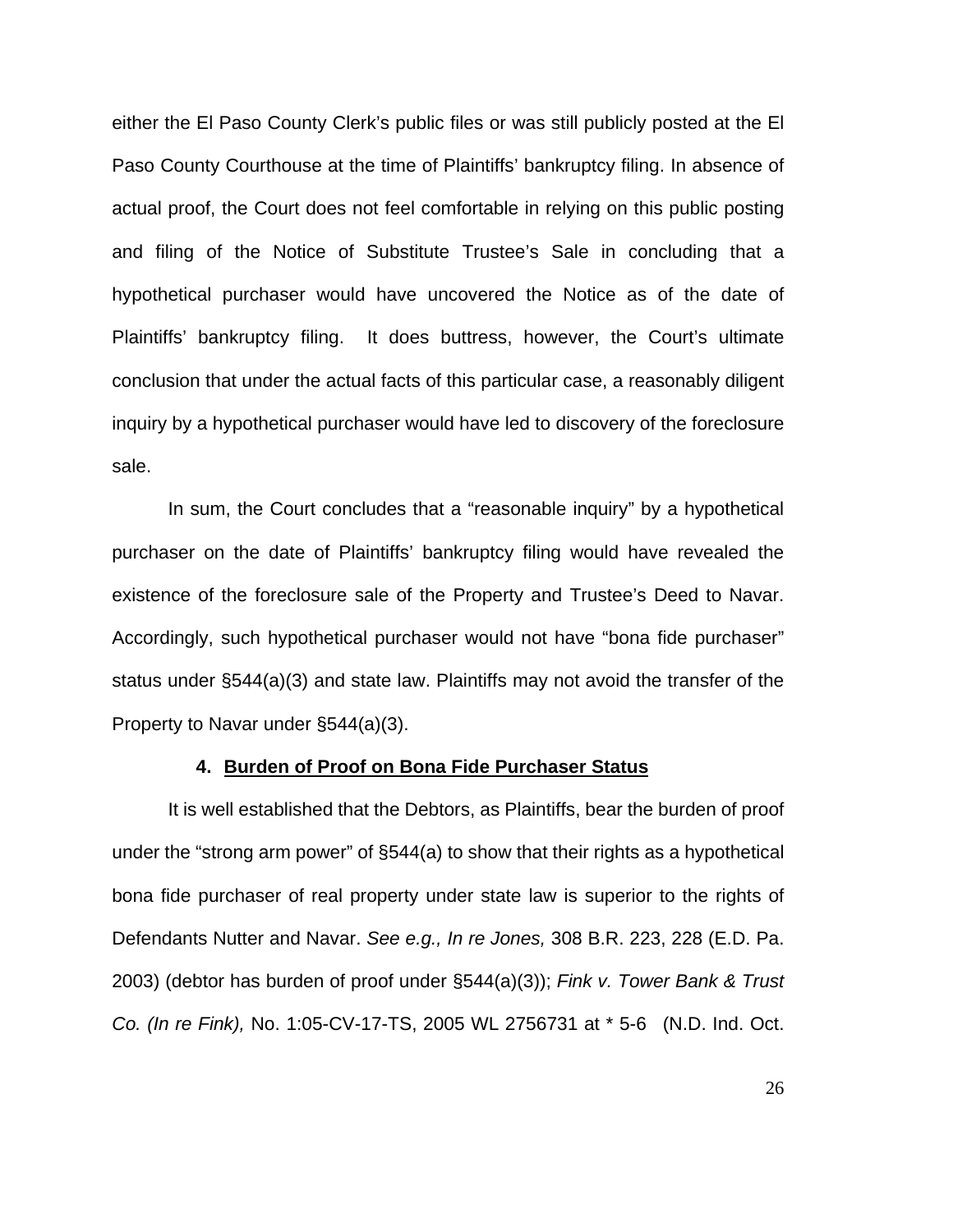25, 2005) (trustee has burden of proof under §544(a)(3) to establish its rights as bona fide purchaser under local law would be superior to that of purchaser of property).<sup>7</sup> The Fifth Circuit has recognized that a Chapter 13 debtor could avoid a pre-bankruptcy transfer of his property at a constable sale under §544(a)(3) only if a hypothetical purchaser could have obtained bona fide purchaser status under Texas law through application of both the "constructive notice" and "inquiry notice" doctrines set forth in *Hamilton*. *See Trinh v. Intertex, Inc.* (*In re Trinh),* 210 F.3d 369 (5th Cir. 2000) (unpublished opinion).

Plaintiffs did not meet their burden of proof under §544(a)(3) to establish "bona fide purchaser" status. Under Texas law, a hypothetical purchaser can be charged with notice of a foreclosure sale by either "constructive notice" or "inquiry notice." *Hamilton*, 125 F.3d at 299. As noted above, under Texas law, the recorded Deed of Trust from the Plaintiffs to Nutter provided constructive notice of the Deed of Trust, and puts the hypothetical purchaser on "inquiry notice" to make a reasonable inquiry into the status of the recorded Deed of Trust. *Hamilton*, 125 F.3d at 299-300*.*

 <sup>7</sup> *See also Hamilton v. Washington Mutual Bank (In re Colon)*, 376 B.R. 22, 26-28 (Bankr. Kan. 2007) *aff'd,* 376 B.R. 33 (B.A.P. 10th Cir. 2007) *rev'd on other grounds*, 563 F.3d 1171 (10th Cir. 2009)(trustee has burden of proof under §544(a) to show he meets the requirements of a hypothetical bona fide purchaser, and purchaser with implied constructive notice from facts that would prompt a reasonable person to inquire further is not a bona fide purchaser); *Software Customizer Inc. v. Bullet Jet Charter, Inc (In re Bullet Jet Charter),* 177 B.R. 593, 604 (Bankr. N.D. Ill. 1995) (debtor had burden under §544(a) to prove absence of constructive notice to hypothetical lienholder); *Livingston v. Central Bank of Swainsboro (In re Livingston)*, No. 90-60484, 1992 WL 12004360 at \*3 (Bankr. S. D. Ga. March 30, 1992) (debtor has burden under §544 to establish under state law a superior interest to creditor whose interest is sought to be avoided).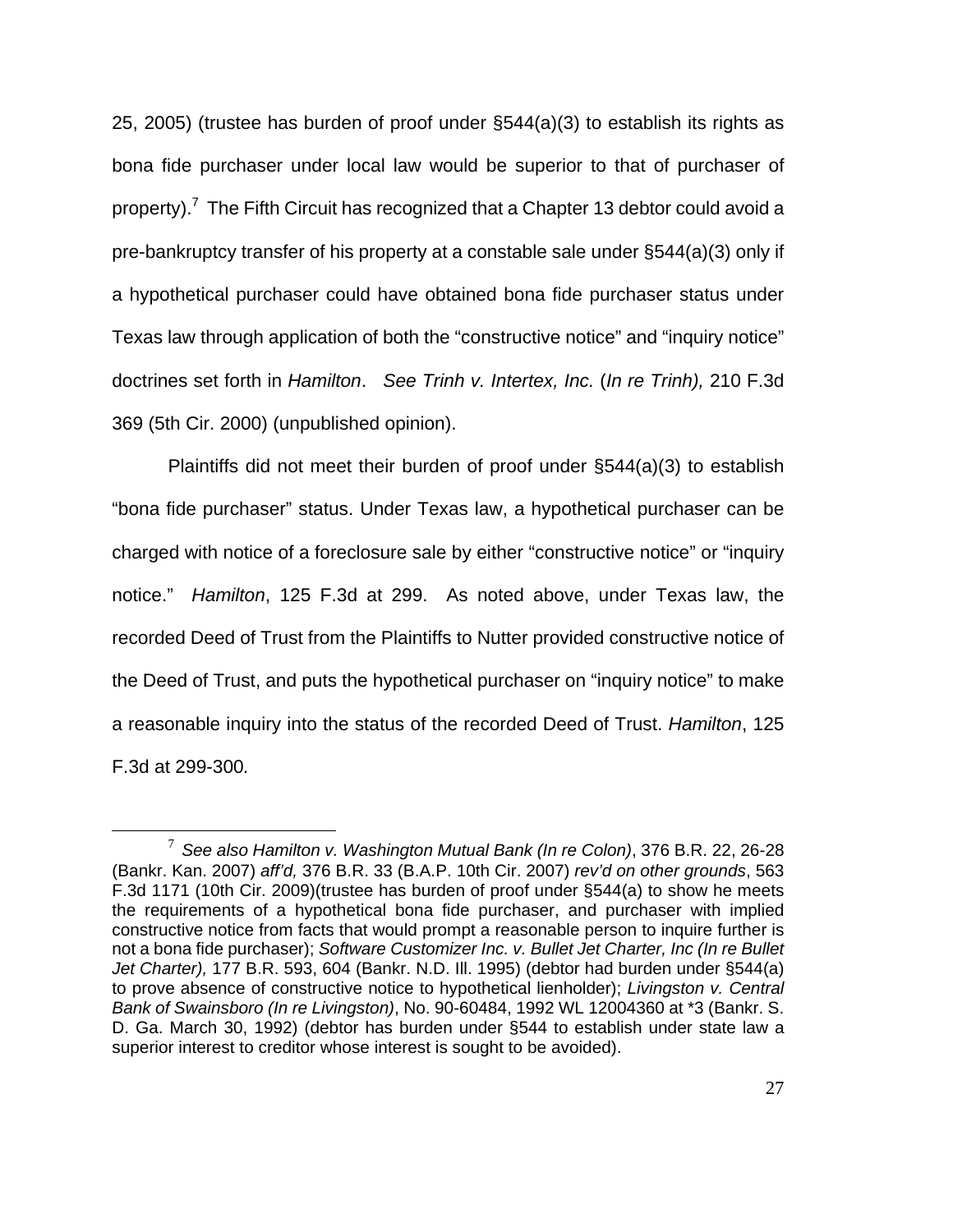Here, there was a paucity of evidence provided by Plaintiffs regarding the actual results of the mandated duty of "inquiry notice" by a hypothetical purchaser which is necessary to obtain bona fide purchaser status under §544(a)(3) and state law. No evidence or facts were provided by Plaintiffs as to what an inquiry to the mortgage company (Nutter) on the date of the bankruptcy filing would have actually revealed with respect to the foreclosure sale or the Trustee's Deed to Navar, or what other available means of information at hand would have actually revealed. No evidence was provided by Plaintiffs that proved a "reasonable inquiry" by a hypothetical purchaser regarding the status of the recorded Deed of Trust would not disclose the foreclosure sale and Trustee's Deed to Navar.

It was Plaintiffs' burden to prove "bona fide purchaser" status under §544(a) and state law, as the recorded Deed of Trust to Nutter put a hypothetical purchaser under a duty of "inquiry notice". *Hamilton*, 125 F.3d at 299-300. Plaintiffs were clearly aware of the *Hamilton* decision and its "inquiry notice" requirement in this proceeding. Defendants had filed a pre-trial Motion (to which Plaintiffs responded) raising this very issue, and the Court raised it as well at trial.

Accordingly, as an alternative holding, $^8$  the Court finds that Plaintiffs did not meet their burden of proof under §544(a)(3) to show that a hypothetical bona fide purchaser of real property could avoid the transfer of the Property to Navar.

<u>.</u>

<sup>&</sup>lt;sup>8</sup> For the reasons set forth *supra*, the Court has already found that the evidence demonstrated that a hypothetical purchaser that performed a "reasonable inquiry" regarding the status of the recorded Deed of Trust on the date of Plaintiffs' bankruptcy filing would have learned of the existence of the foreclosure sale by Nutter and Trustee's Deed to Navar thereby defeating "bona fide purchaser" status under §544(a)(3).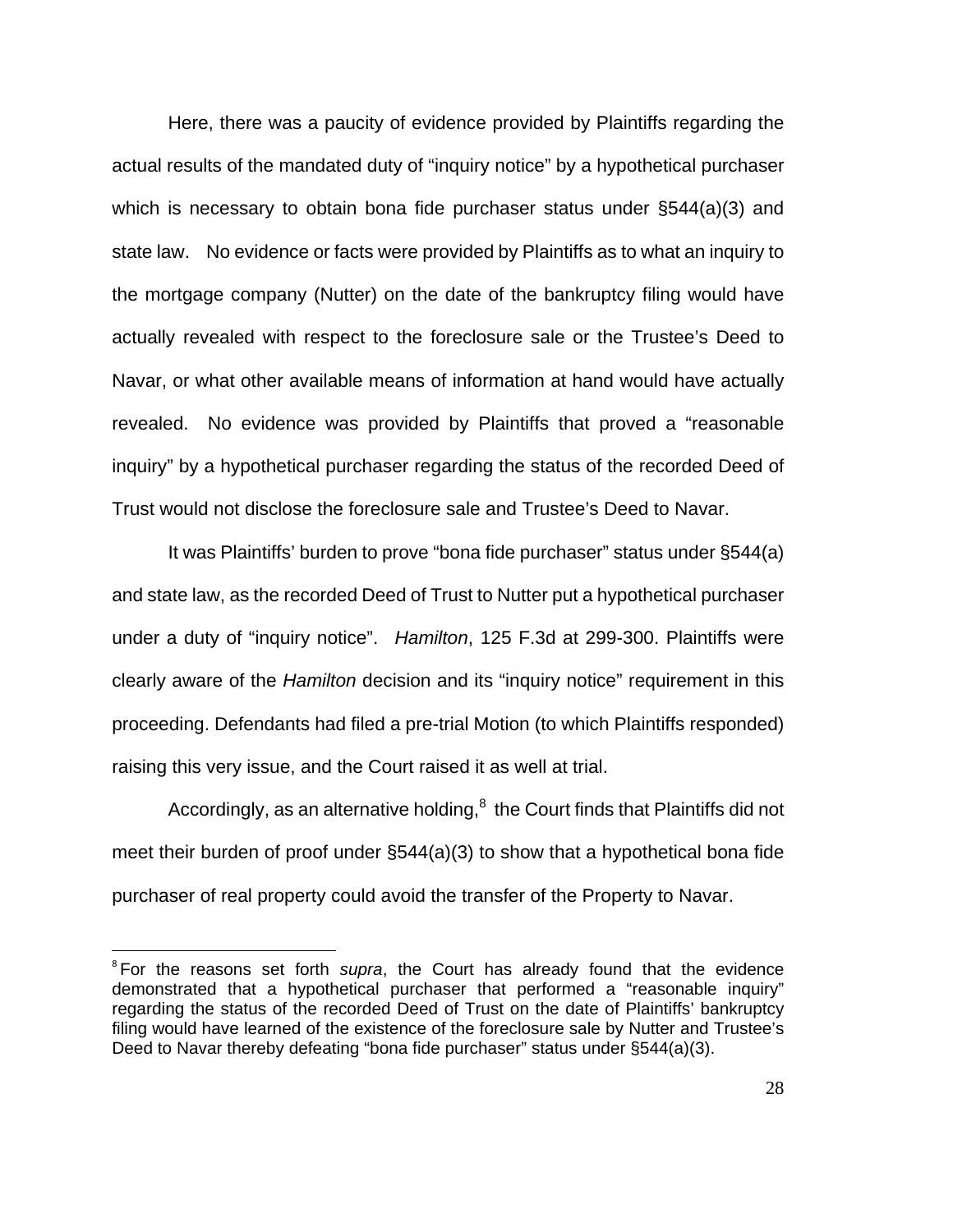### **C. Is the Transfer of the Property to Navar Avoidable as an Unauthorized Post-petition Transfer Under 11 U.S.C. §549(a)?**

Plaintiffs next contend that the transfer of the Property to Navar may be avoided and set aside as an "unauthorized" post-bankruptcy transfer under 11 U.S.C. §549(a). Plaintiffs' contention is premised on the fact that the Trustee's Deed to Navar was recorded on August 16, 2010--after Plaintiffs' bankruptcy filing.

Section 549(a) of the Bankruptcy Code provides, in pertinent part, as follows:

(a)…the trustee may avoid a transfer of *property of the estate*—

(1) that *occurs after the commencement of the case*; and (2) (A) that is authorized only under sections 303(f) and 542(c) of this title; or

(B) that is not authorized under this title or by the court.

11 U.S.C. §549(a) (emphasis added).

On its face, §549 only applies to a transfer of "property of the estate" that "occurs after the commencement" of the bankruptcy case. Accordingly, the threshold legal issue before the Court is whether Plaintiffs and their bankruptcy estate had an interest in the Property at the time Plaintiffs filed for bankruptcy relief.

The filing of a bankruptcy case creates an estate composed of all legal and equitable interests of the debtor in property held as of the commencement of the case. 11 U.S.C. §541(a)(1). Although bankruptcy law creates the estate, non-bankruptcy law determines the nature of the debtor's interest that becomes part of the bankruptcy estate. *See e.g., Mut. Benefit Life Ins. Co. v. Pinetree, Ltd.*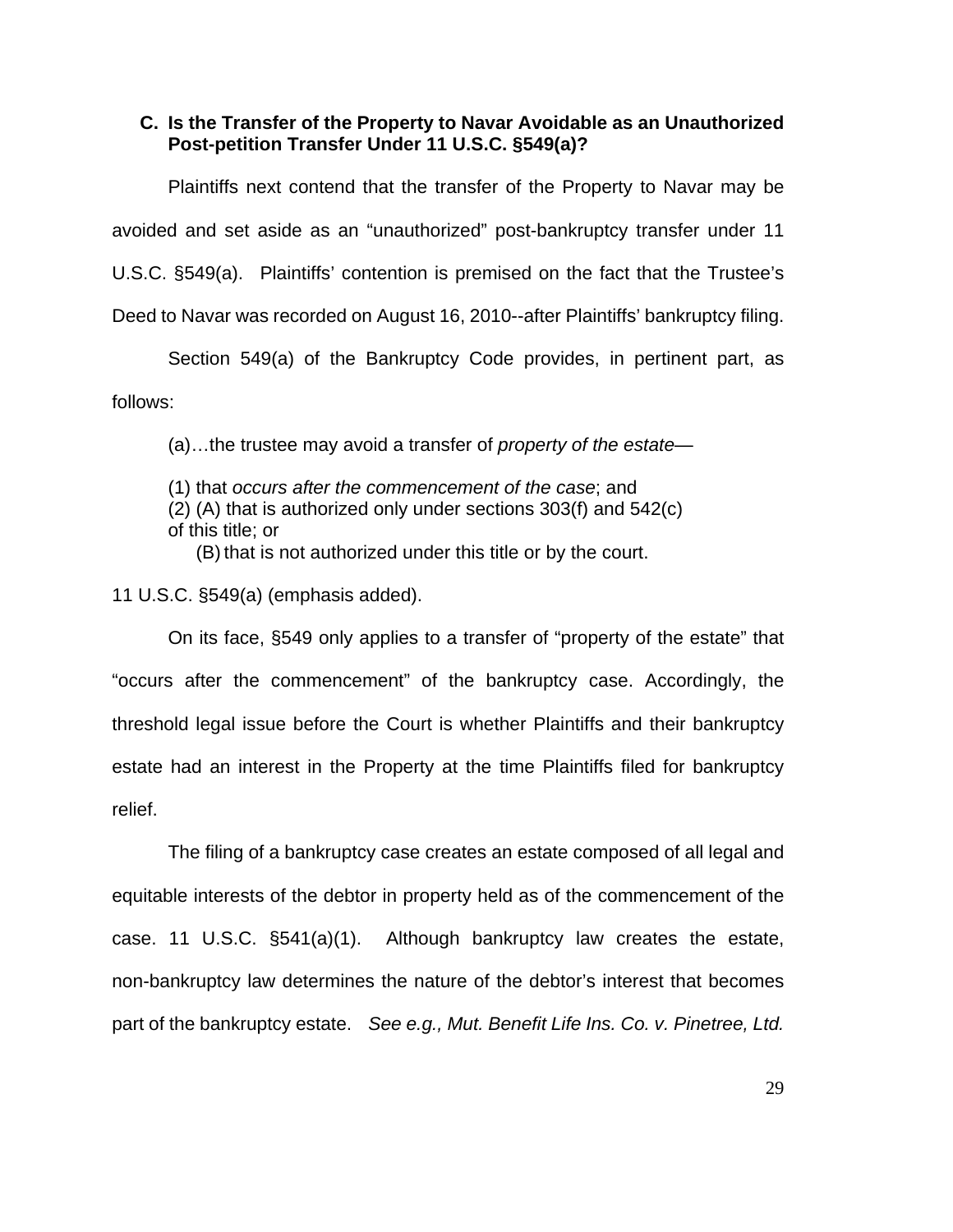*(In re Pinetree, Ltd.),* 876 F.2d 34, 36 (5th Cir. 1989) (also noting that "bankruptcy law does not create property"). The applicable non-bankruptcy law in this case is the state law of Texas.

 Under Texas law, a foreclosure sale under a deed of trust is complete when the foreclosure was conducted in accordance with the deed of trust and the lender has accepted the purchaser's bid.<sup>9</sup> Peterson v. Black, 980 S.W.2d 818, 822 (Tex. Civ. App.-San Antonio 1998, no writ) (further holding that a foreclosure sale conducted in accordance with a deed of trust transfers equitable title to the purchaser even in the absence of a recorded deed); *see also Pioneer Bldg. & Loan Ass'n v. Cowan*, 123 S.W.2d 726, 730 (Tex. Civ. App.-Waco 1939, writ dism'd); *Garcia v. Garcia De Ortiz,* 257 S.W.2d 804, 808 (Tex. Civ. App.-San Antonio 1953, no writ).

If a valid foreclosure sale in accordance with state law takes place before a bankruptcy petition is filed, the debtor no longer has any legal or equitable interest in the property. As a result, the foreclosed property does not become property of the bankruptcy estate under §541(a)(1). *United States v. Bishop,* 262 B.R. 401, 405 (W.D. Tex. 2000) (also recognizing that under Texas law, a foreclosure sale transfers equitable title to the purchaser, even in the absence of a recorded deed). If a valid sale under state law of the debtor's property has occurred prior to the bankruptcy filing, a debtor no longer has a legal or equitable interest in the property, regardless of if the deed is recorded post-bankruptcy. *See In re* 

 $\overline{a}$ 

<sup>&</sup>lt;sup>9</sup> The Court finds nothing to suggest, based on the Joint PTO or Plaintiffs' contentions, that the foreclosure sale was not conducted in accordance with Texas law and the Deed of Trust provisions.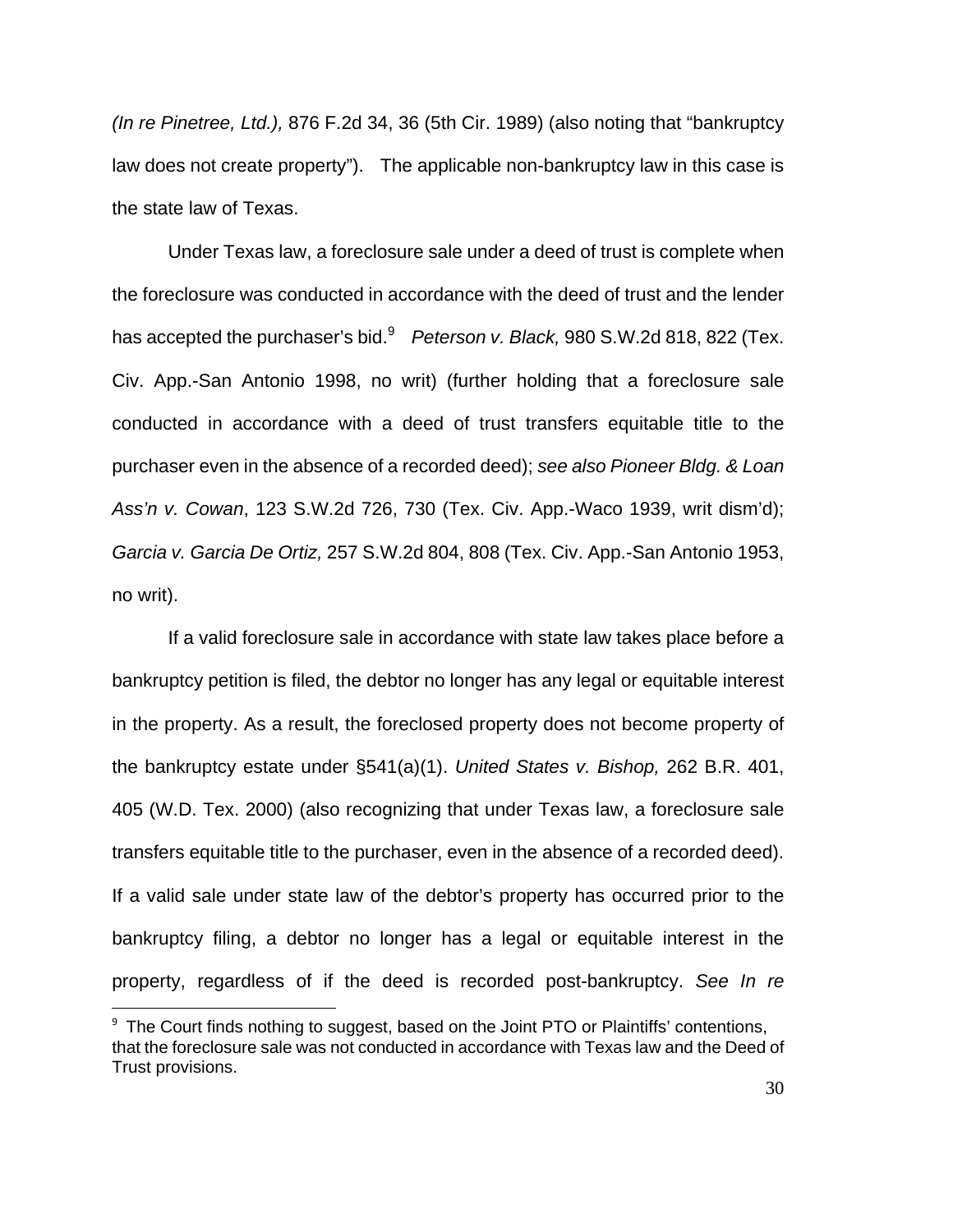*Baumgardner,* No. 05-48969-DML, 2007 WL 655308 (Bankr. N.D. Tex. 2007) (also finding no violation of the automatic stay occurred for recording of a deed post-bankruptcy from a sale that was completed prior to the bankruptcy).

 One bankruptcy court initially took a different view of Texas law based on very specific facts which are not present in this case. *Gomez v. Kamper Investments Inc.* (*In re Gomez),* 388 B.R. 279 (Bankr. S.D. Tex. 2008). This Court finds the *Gomez* decision relevant to the case at bar, as on appeal the district court reversed and confirmed that a foreclosure sale was complete and title was transferred under Texas law prior to the bankruptcy, even when the trustee's deed was not executed and recorded at the time of the bankruptcy filing.

In *Gomez,* a foreclosure sale was conducted by a lender under a deed of trust and Texas state law pre-bankruptcy. The trustee's deed to the foreclosure sale purchaser had not been executed or recorded as of the bankruptcy filing. *Gomez*, 388 B.R. at 283. The bankruptcy court analyzed when the foreclosure sale transfer was complete and thus whether title actually transferred to the foreclosure purchaser by the time of the debtor's bankruptcy. Focusing primarily on a conditional receipt provided to the purchaser at the foreclosure sale, the bankruptcy court determined that certain conditions in the purchaser's receipt prevented title (both equitable and legal) from transferring at the time of the foreclosure sale. Therefore, the bankruptcy court concluded that the foreclosure sale was not complete prior to the bankruptcy and the property was part of the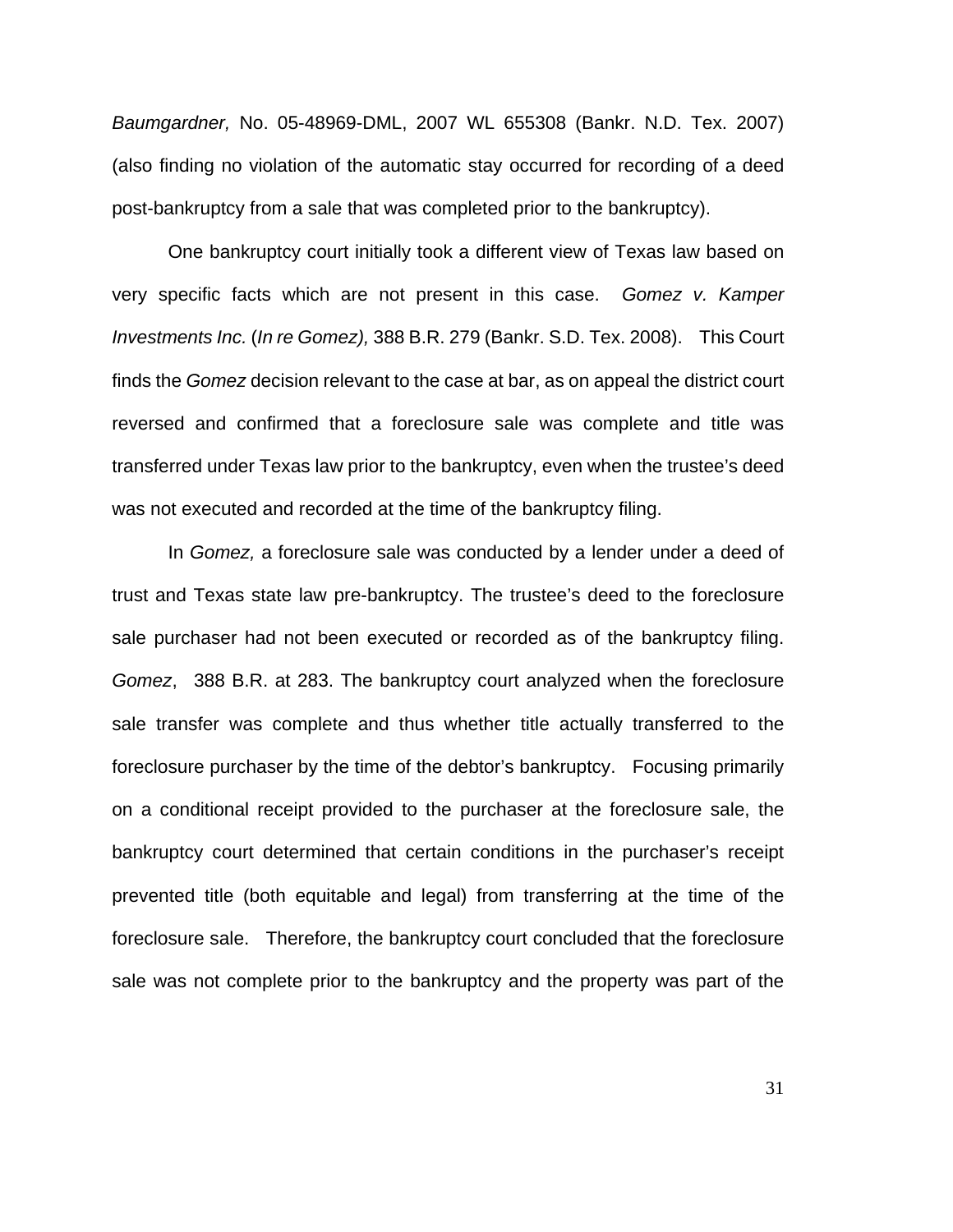debtor's bankruptcy estate.<sup>10</sup> 388 B.R. at 281.

However, on appeal in *Gomez*, the district court reversed the bankruptcy court on this point. The district court held that--even though the trustee's deed to the foreclosure purchaser had not been signed or recorded prior to the bankruptcy filing--(i) equitable title to the property transferred to the foreclosure sale purchaser when the bid was accepted at the pre-bankruptcy foreclosure sale; and (ii) the debtors' rights in the property terminated under §1322(c)(1) of the Bankruptcy Code when the property was sold at the pre-bankruptcy foreclosure sale. *Kamper Investments, LLC v. Gomez (In re Gomez),* Civil Action No. M-08-155 (S.D. Tex. March 31, 2009) (unpublished).

Applying these legal principles to the instant case is quite straight forward. Here, the stipulated facts demonstrate that lender Nutter (through its substitute trustee Beverly Mitrisin) accepted Navar's bid for the Property at the foreclosure sale on August 3, 2010—the day before Plaintiffs' bankruptcy filing. The evidence also shows that on August 3, 2010 (the day before the bankruptcy filing): (i) the Acknowledgement evidencing the foreclosure sale was signed and dated; (ii) the foreclosure sale purchase price was paid by Navar in certified funds; (iii) the Trustee's Deed to Navar was actually signed, notarized and dated; and (iv) the foreclosure sale was conducted and completed. Indeed, one of the facts

<sup>&</sup>lt;sup>10</sup> The facts in *Gomez* are very distinguishable from our case, as the foreclosure purchaser's receipt in *Gomez* (the only document evidencing the foreclosure sale) contained conditions that were unsatisfied at the time of the bankruptcy. In contrast, the Acknowledgement provided by Nutter at the foreclosure sale did not contain such conditions, and the Trustee's Deed actually conveying the Property to Navar was prepared and executed prior to Plaintiffs' bankruptcy filing.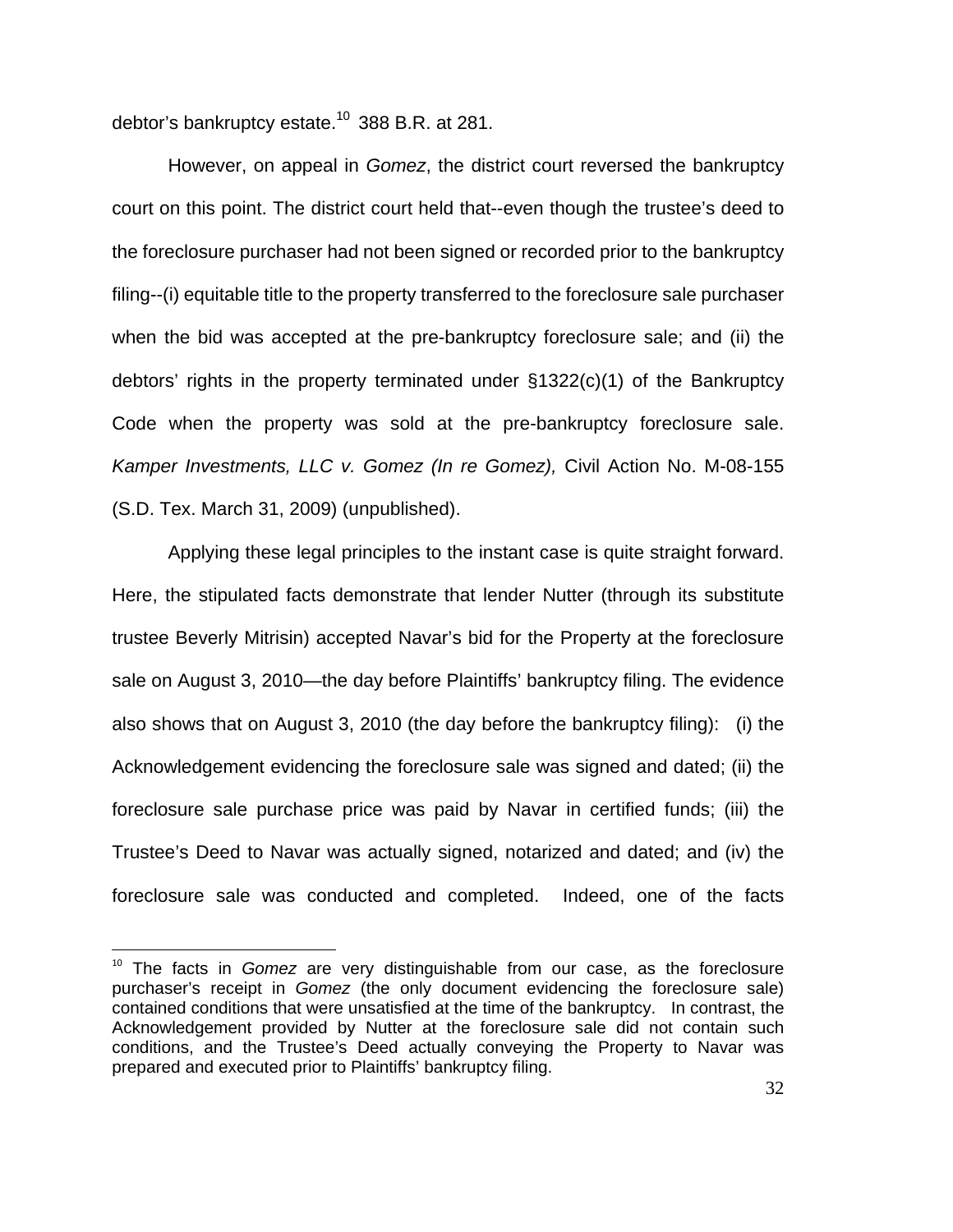stipulated to by the parties in the Joint PTO was that "on August 3, 2010, at approximately 12:27 p.m., the subject real estate (the Property) was **sold** to Adalberto M. Navar"—which was the day before Plaintiffs' bankruptcy filing.

Based on the foregoing, the Court concludes that the foreclosure sale was completed on August 3, 2010, and title to the Property was transferred to Navar on August 3, 2010. So, the Property was not "property of the estate" when Plaintiffs filed bankruptcy on August 4, 2010 nor did the transfer of the Property occur "after commencement of the case" within the scope of §549(a). Thus, for these reasons, the recording of the Trustee's Deed to Navar on August 16, 2010 was not an unauthorized transfer under §549(a) of the Bankruptcy Code.

## **D. Are Defendants Liable for Damages for Violation of the Automatic Stay Under 11 U.S.C. §362(k)(1)?**

Alternatively, Plaintiffs allege in their Complaint that the Defendants are liable for damages under 11 U.S.C. §362(k)(1) for violations of the automatic stay. As to the alleged stay violations, Plaintiffs Complaint is quite vague. No violations of the automatic stay are mentioned in the Joint PTO, exhibits or Plaintiffs' briefs filed post-trial. One can only surmise that the stay violations asserted by Plaintiffs are based on Defendants' recording of the Trustee's Deed after the bankruptcy and Defendant Navar's filing of an eviction action against Plaintiffs.

 The Court initially concludes that no violations of the automatic stay were pursued or proven at trial by Plaintiffs. The Joint PTO and attached exhibits are the evidence in this proceeding. Even if the Court considered the general suggestion by Plaintiffs in their Complaint that the automatic stay was violated, the Court finds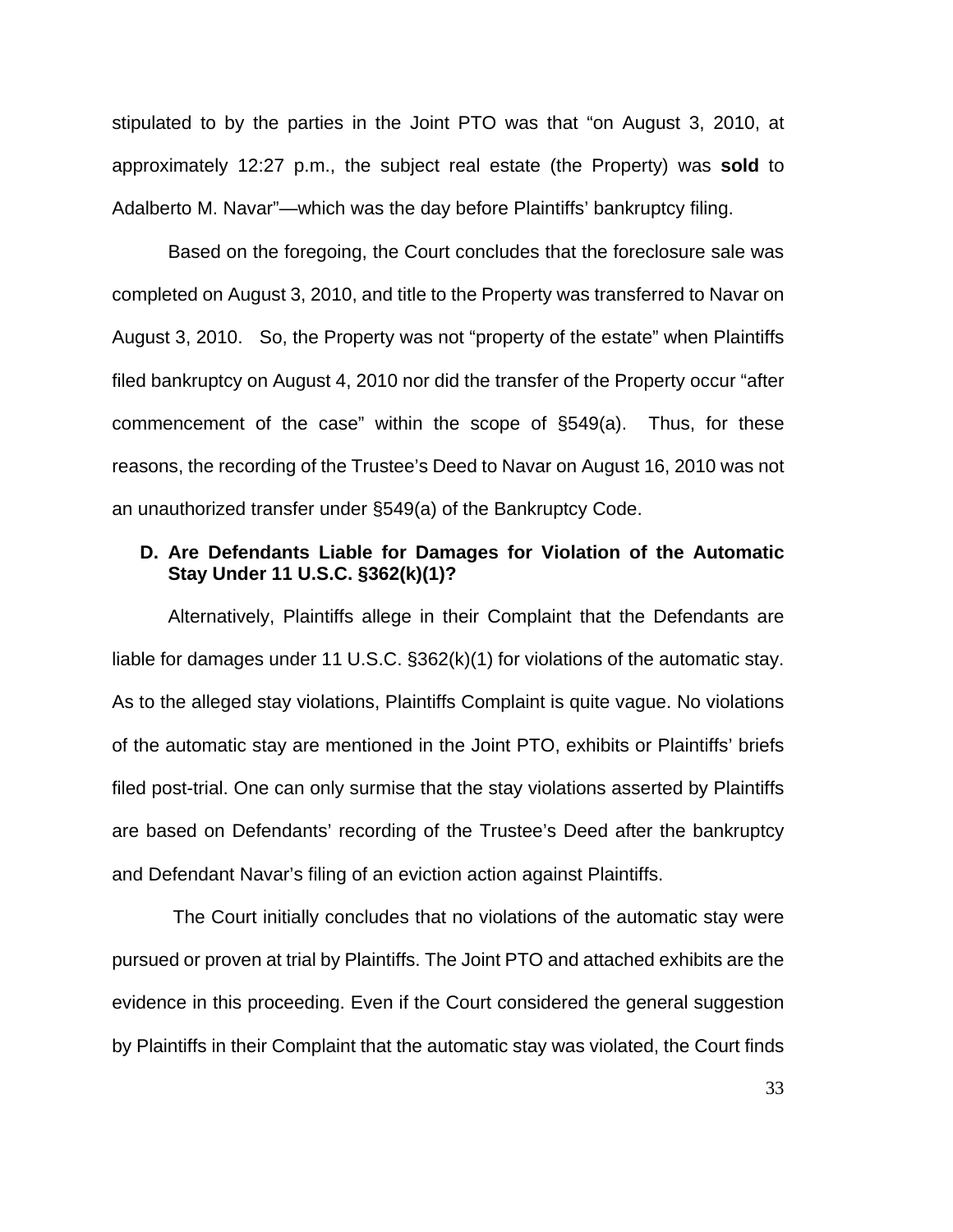that it lacks merit. Although the evidence demonstrated that the Trustee's Deed conveying the Property to Navar was filed of record after the bankruptcy, the Court has already determined that the foreclosure sale was completed prior to the bankruptcy and that the Property was not "property of the estate" under §549(a). For the same reasons, the Property was not "property of the estate" under §541(a) or of the debtors (Plaintiffs) when the bankruptcy was filed. Thus, there could be no violation of the automatic stay by recording of the Trustee's Deed since there was no action taken against the estate, the debtors as Plaintiffs, or their property under 11 U.S.C. §362(a).

 With respect to any alleged violation of the automatic stay due to Navar initiating an action against Plaintiffs to evict them from the Property after the bankruptcy, the Joint PTO and admitted exhibits provided no evidence as to such eviction action. If the Court were to consider the eviction action, the Court would also have to consider that Navar filed a Motion for Relief from Stay with the Court to proceed with such eviction action as a precautionary measure if the automatic stay applied. Moreover, given the Court's ultimate ruling in this proceeding—that the foreclosure sale was complete and the transfer of the Property to Navar is not avoidable by Plaintiffs—the Court is at a loss as to which provision of the automatic stay of 11 U.S.C. §362(a) could have been violated since Navar owned the Property. Plaintiffs have certainly not pled or raised any particular provision of 11 U.S.C. §362(a) that would be violated.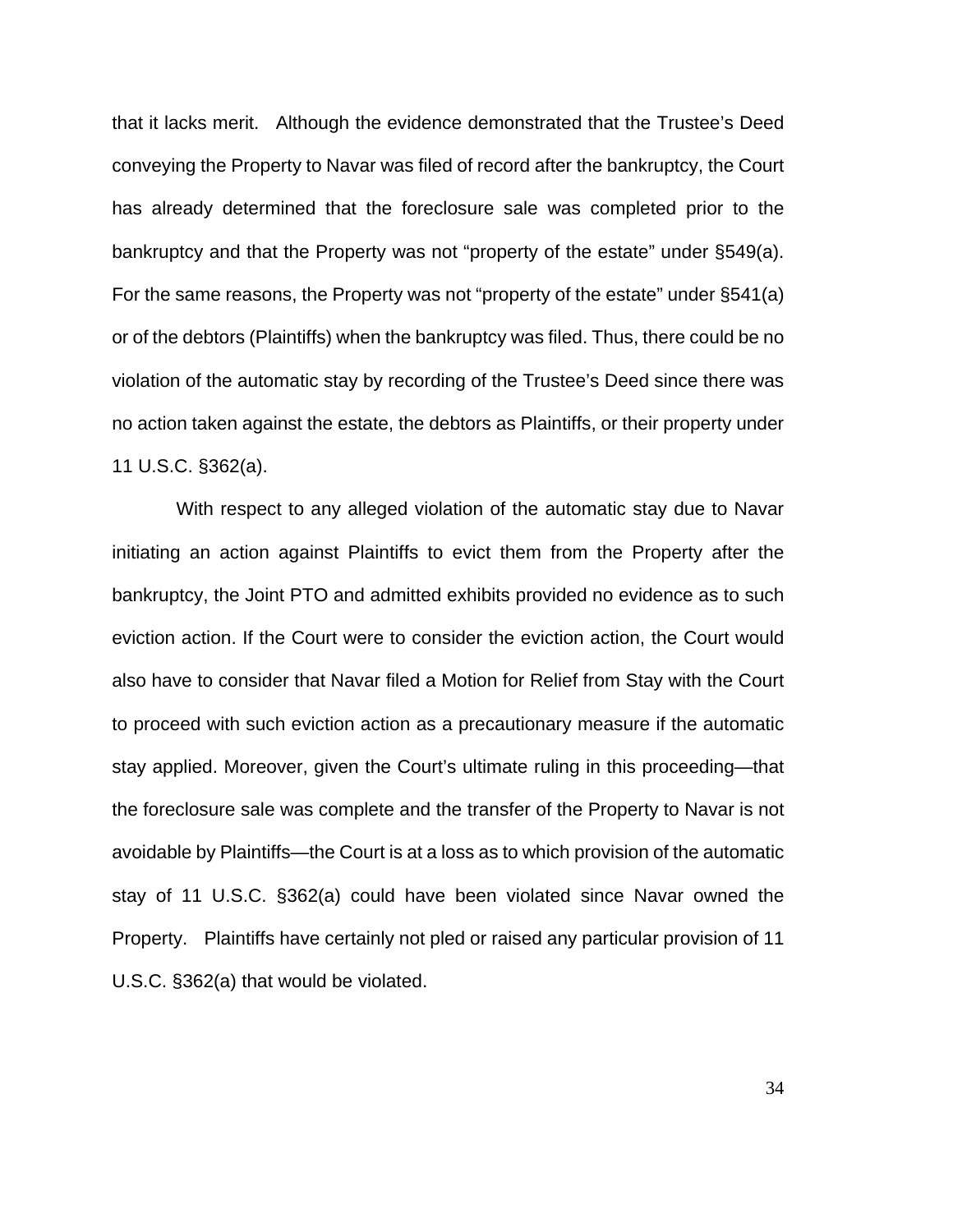Even if somehow Plaintiffs established a willful violation of the automatic stay, there is absolutely no evidence in the record regarding the damages caused by any alleged violations of the automatic stay. Section 362(k)(1) of the Bankruptcy Code allows individual debtors injured by willful violations of the automatic stay to recover actual damages (including costs and attorneys fees) and possibly punitive damages. 11 U.S.C. §362(k)(1). Here, Plaintiffs failed to address any relief requested under 11 U.S.C. §362(k)(1) in Plaintiffs' briefing. The Joint PTO provides no factual basis whatsoever for this Court to address Plaintiffs' alleged cause of action under §362(k)(1) as generally stated in their Complaint. More importantly, the Joint PTO does not provide the Court with *any* evidence of the existence or amount of any damages under §362(k)(1), even if there was a violation of the automatic stay.

At the trial on January 14, 2011, counsel for Plaintiffs appeared with counsel for Defendants and requested the Court to render its decision in this proceeding based on the stipulated facts set forth in the Joint PTO with attached exhibits, and post-trial briefs. At the trial, the Court specifically confirmed with counsel for Plaintiffs that they had no desire to present any additional evidence to the Court other than the evidence set forth in the Joint PTO with attached exhibits. The Court accepted the factual stipulations in the Joint PTO and admitted into evidence the exhibits attached to the Joint PTO. Each of the parties, including Plaintiffs, then rested and closed their respective cases at the trial.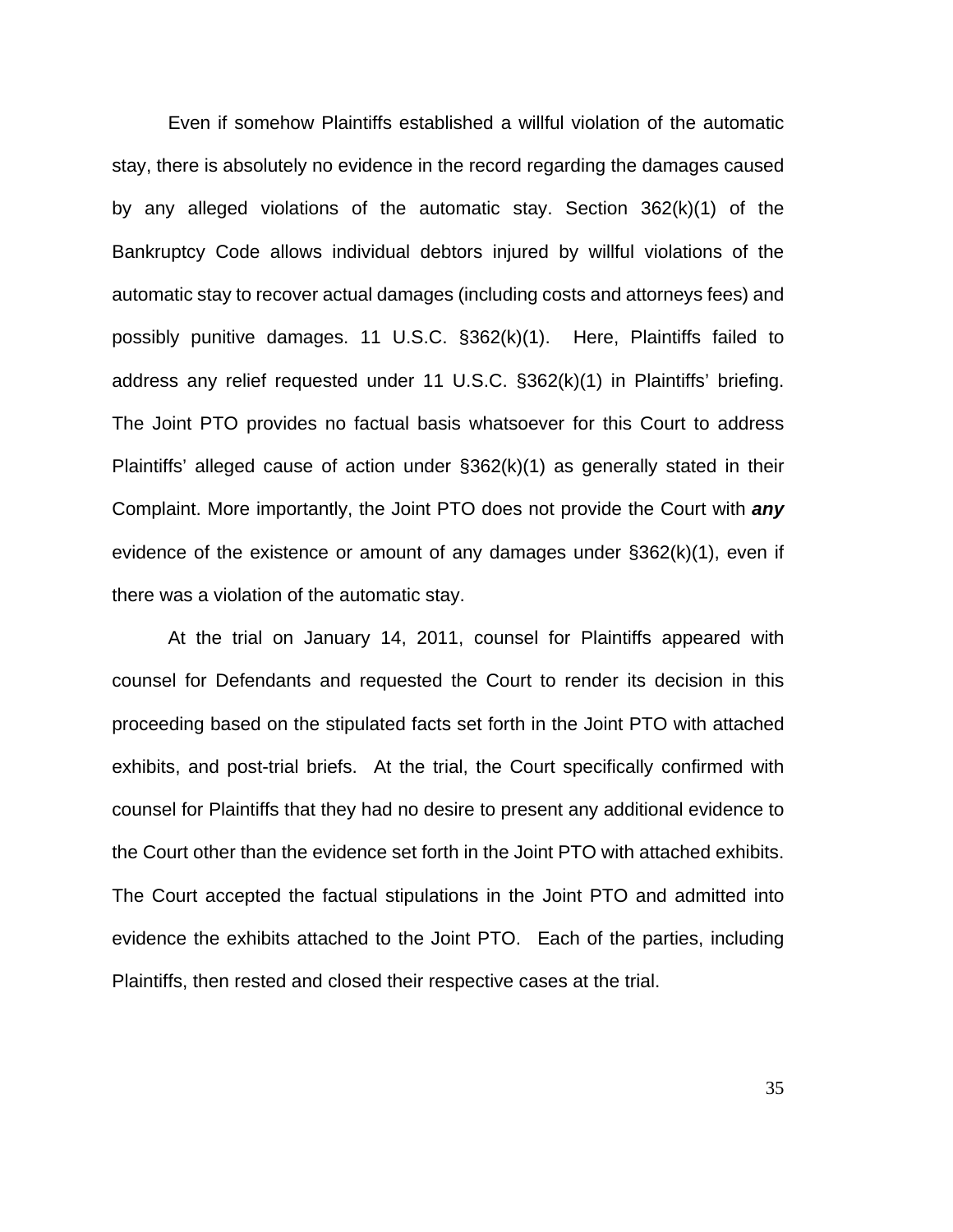In sum, Plaintiffs have failed to meet their burden of proof as to the existence of any willful violation of the automatic stay. Plaintiffs have also failed to meet their burden of proof to establish any damages for any violation of the automatic stay under §362(k)(1). Accordingly, the Court concludes that Plaintiffs are not entitled to any recovery from Defendants under 11 U.S.C. §362(k)(1).

#### **III. CONCLUSION**

What a difference a day can make. This case presents a regrettable situation where Plaintiffs' bankruptcy petition, for whatever reason, was filed one day late and Plaintiffs' home was foreclosed upon before the bankruptcy. Thankfully these occurrences are infrequent, as the result can be disastrous to a debtor who can lose the opportunity to save their home. With the right set of facts and proof, the bankruptcy laws can provide relief to "undo" a pre-bankruptcy foreclosure, but the mountain that must be climbed is very technical and extremely steep. Few debtors have been successful in reaching the summit of this mountain and setting aside a foreclosure sale that occurred prior to the bankruptcy filing. Although this Court is extremely sympathetic to Plaintiffs' plight, in this case it is unable to "reverse" the foreclosure and give Plaintiffs back their home.

Plaintiffs' attempt to set aside the foreclosure sale under the "strong-arm power" of §544 must be denied as a hypothetical purchaser on the date of Plaintiffs' bankruptcy filing would not have "bona fide purchaser" status under §544(a)(3) of the Bankruptcy Code and Texas state law. Plaintiffs also did not meet their burden of proof under §544, and for these reasons and those set forth in